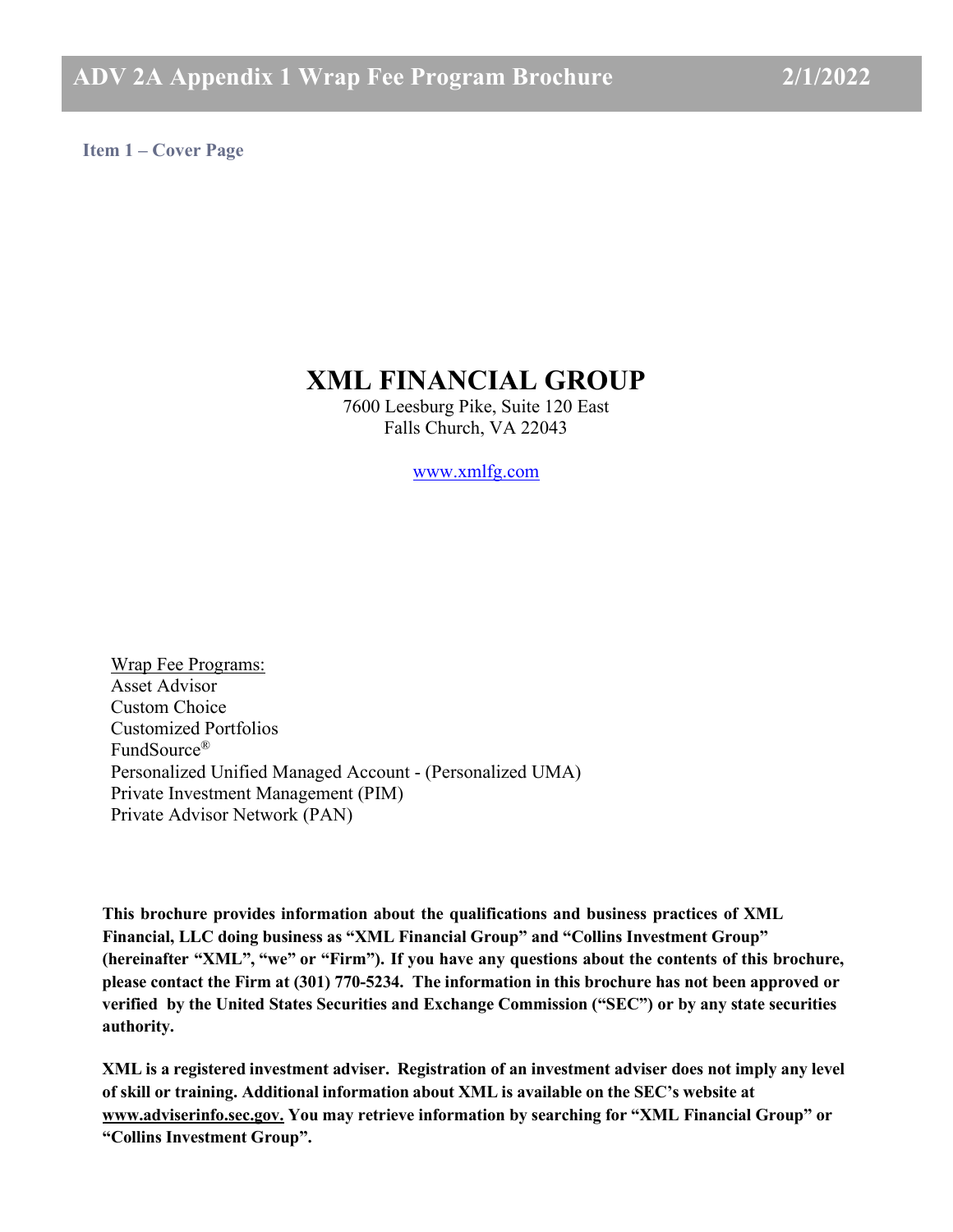# **Item 2 – Material Changes**

This section addresses material changes that were made to the brochure since the last annual update on March 31, 2021. It provides potential clients and current clients with a summary of such changes. Other ongoing disclosure information about material changes will be provided as necessary. A complete brochure will be provided based on significant changes and will be available upon request at any time, without charge. Pursuant to SEC rules, clients will receive a summary of material changes to this and subsequent brochures within 120 days of the close of XML's fiscal year end, which is December 31<sup>st</sup>.

- Provided notice of policy update regarding prospectus delivery for accounts managed with discretion such as FundSource, Personalized UMA accounts and PIM. *Refer to Item 4 - Services, Fees and Compensation.*
- Added Acknowledgment of Our Fiduciary Status with Respect to Retirement Accounts and material conflicts of interest per the Employee Retirement Income Security Act ("ERISA") Prohibited Transaction Exemption ("PTE") 2020-02. *Refer to Item 4 - Services, Fees and Compensation.*
- Revised Private Advisor Network (PAN) description to highlight billing. Unlike the other Wrap Programs, the third-party manager fee applies/bills their fee separately and is in addition to the Program Fee of the IAR. Therefore, your total expenses will likely be higher than other Wrap Programs that do not utilize a third-party manager. *Refer to Item 4 - Services, Fees and Compensation.*
- The regulatory environment in the financial services industry has evolved over the years and regulations have increased and added additional burdens to the Company and financial professionals. Due to some of these changes, we may defer not to make certain recommendations regarding complex products or products subject to undue risk. *Refer to Item 6 – Portfolio Manager Selection and Evaluation, Regulatory Restrictions.*
- Under Common Risks to Consider, added content related to Leveraged Exchange Traded Funds ("Leveraged" ETFs") and Structured Notes. *Refer to Item 6 – Portfolio Manager Selection and Evaluation, Regulatory Restrictions.*
- Updated Risks to include Unpredictable social media and Crowd Influence as a risk for individual investments and investment strategies *Refer to Item 6 – Portfolio Manager Selection and Evaluation, Risk of loss.*
- Added information related to arrangement with SmartAsset lead program. *Refer to Item 9 Additional Information, Client Referrals and Other Compensation*
- Added description regarding an amendment to the affiliated broker-dealer's clearing agreement's Pricing Schedule A which was effective as of February 1, 2022. *Refer to Item 9 – Additional Information, Client Referrals and Other Compensation, Clearing Firm Transition & Extension*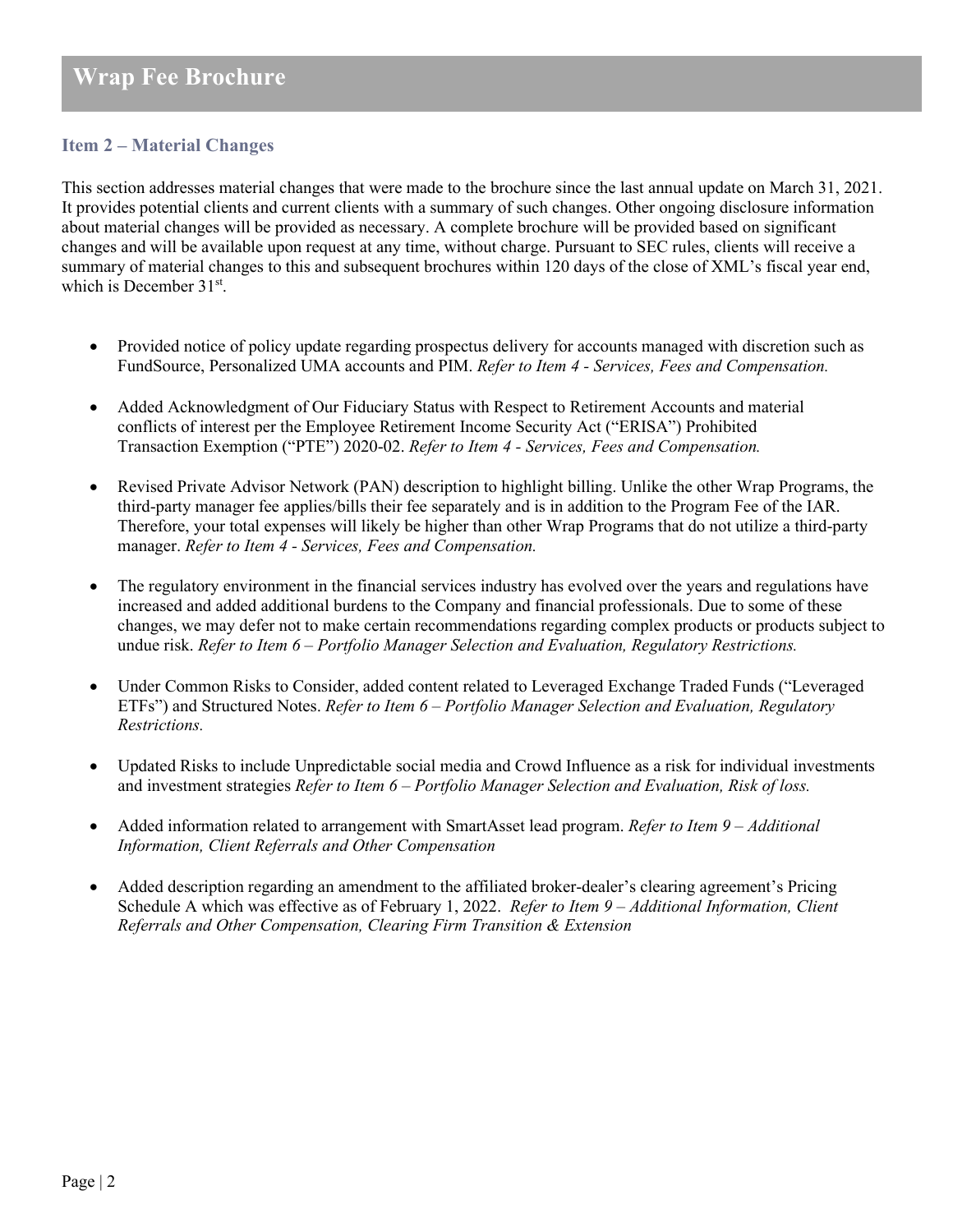# <span id="page-2-0"></span>**Item 3 - Table of Contents**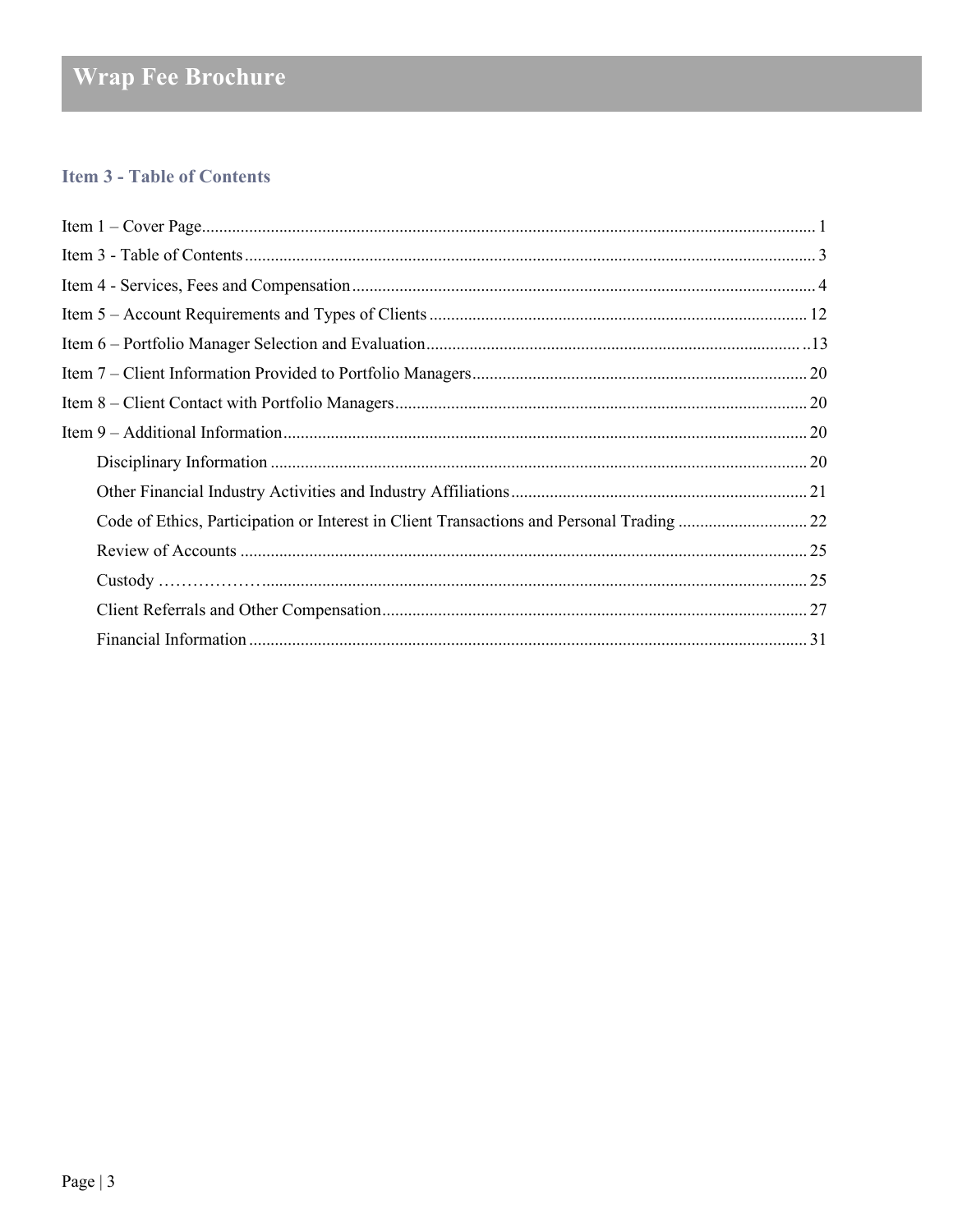# <span id="page-3-0"></span>**Item 4 - Services, Fees and Compensation**

XML was formed in September 2016. We offer portfolio management services, both on a discretionary and nondiscretionary basis, financial planning, consulting, and retirement plan consulting advisory services. In September of 2021, we welcomed Robert "Bob" Collins and the team at Collins Investment Group, now a division of XML, based in Bethesda, Maryland.

As of December 31, 2020, the Firm managed \$960,000,000 in discretionary assets and \$312,000,000 in non-discretionary assets.

While this brochure generally describes the services of Wrap Fee Programs offered through XML, certain sections also discuss the activities of our non-advisory employees, officers, partners, directors (or other persons occupying a similar status or performing similar functions) and investment advisor representatives ("IARs") who provide investment advisory services on XML's behalf, together referred to as "Supervised Persons". Certain sections also discuss the activities of the firm's investment advisor representatives ("IARs") who recommend and service Wrap Fee Programs as dually licensed financial professionals. These IARs offer investment advisory services on behalf of XML and brokerage products and services to both clients of XML and non-clients of XML through the affiliated broker-dealer, XML Securities, LLC ("BD"), member FINRA/SIPC, together ("we", "our "and "us"). The terms "Client," "you," and "your" are used throughout this document to refer to the person(s) or organization(s) who engage us for the services described here.

### **What is a wrap fee?**

With a Wrap Fee Program, the client pays one annual asset-based fee, as opposed to an annual asset-based fee to the advisor and additional trading costs to the broker-dealer and custodian. The Wrap Fee is an annual asset-based fee which includes the compensation paid to XML, the IAR, performance reporting, billing of the Wrap Fee Program for XML and custodial transaction charges in accordance with the Wrap Fee Program Agreement ("Program Agreement") and per the terms of engagement by XML and the BD – thus the "wrap" term as the fees are considered wrapped together into one annual asset-based management fee paid by the client. There are exclusions to what Wrap Fee covers such as Option execution costs, trades directed away from the Clearing Firm, account servicing fees, and other fees detailed in the respective Program Agreement. Refer to the *XML Securities, LLC Schedule of Client Fees* found in the Brokerage Account New Account Packet. A Wrap Fee is typically higher than other asset-based advisory fees for other forms of advisory services as the asset-based fee associated with a Wrap Fee Program will include most transaction costs and fees to a broker-dealer and custodian. However, depending on many factors, including the number of transactions, the cost of the Wrap Fee could be higher or lower than if you had paid for these services separately based on level of activity.

# **Services**

We sponsor several Wrap Fee Programs that are designed to help you meet your investment objective and goals. Asset Advisor, Custom Choice, Customized Portfolios, FundSource®, Personalized Unified Managed Account ("Personalized UMA"), Private Investment Management ("PIM"), and Private Advisor Network ("PAN") are investment advisory Wrap Fee Programs offered through XML. Other XML advisory services include portfolio management services in a non-wrap fee structure, financial planning and consulting services, and retirement plan consulting. **A separate XML Form ADV Part 2A Brochure describes these other services and is available free of charge upon request by using the contact information on the cover page of this document.**

If you would like any of our materials in a larger font, request a hard copy be mailed to you, review verbally with someone other than your advisor or have any questions, please contact  $\frac{info(\partial xm)fg.com}{info(\partial xm)fg.com}$ 

## **ACKNOWLEDGMENT OF OUR FIDUCIARY STATUS WITH RESPECT TO RETIREMENT ACCOUNTS**

The U.S. Department of Labor issued a rule pertaining to investment advice provided to retirement investors, called Improving Investment Advice for Workers & Retirees. The rule applies to retirement accounts governed by the Employee Retirement Income Security Act ("ERISA") and/or the Internal Revenue Code ("Code"), including Individual Retirement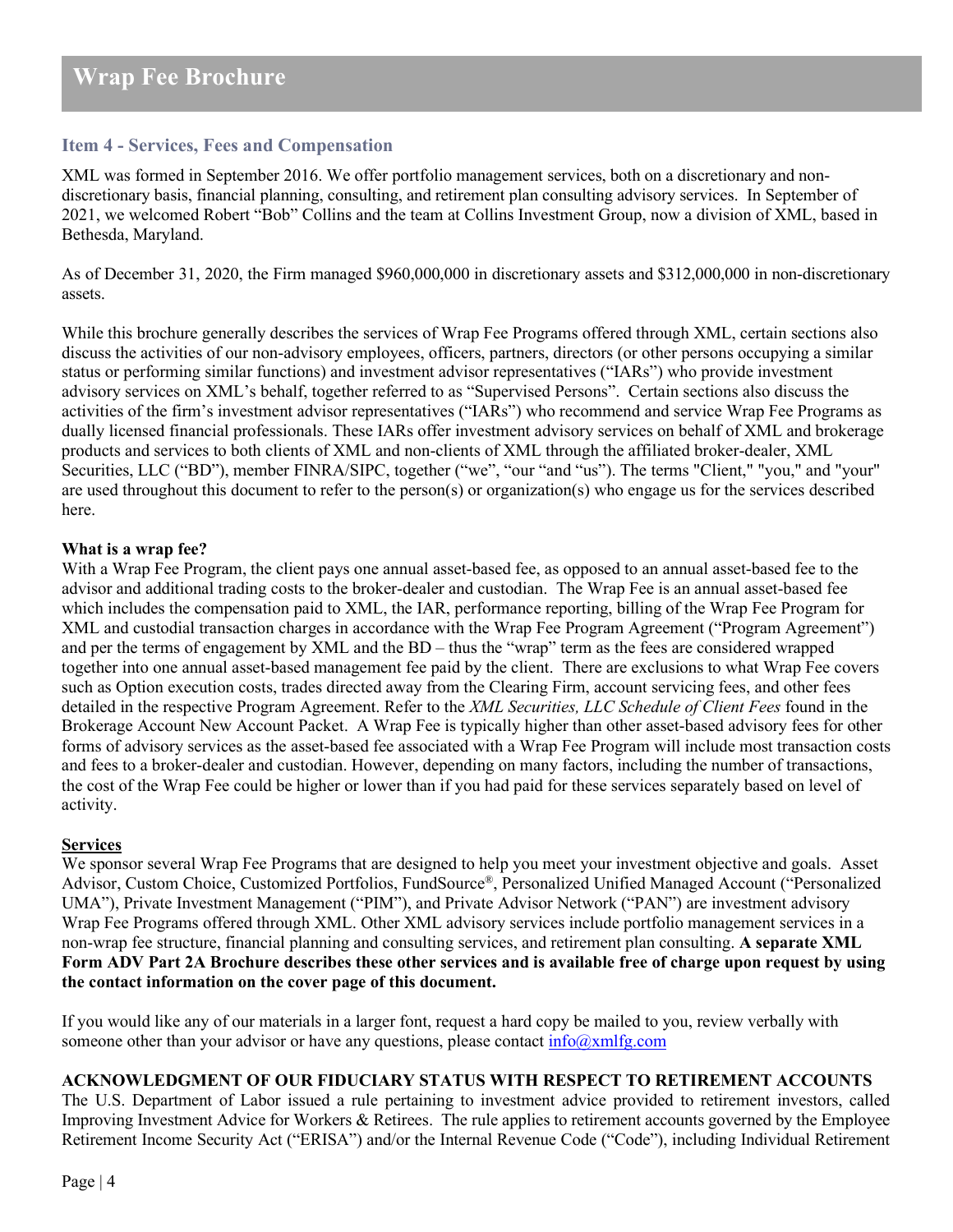Accounts ("IRA") and Education Savings Account ("ESA"). Pursuant to the rule, we are providing the following acknowledgment:

When we provide "investment advice," as defined under Title I of ERISA or the Code, to you regarding your retirement plan account, IRA, or ESA, we are fiduciaries within the meaning of ERISA and/or the Code. The way we make money creates some conflicts with your interests, so when we operate as a fiduciary for your retirement account(s) we operate under a special rule, PTE 2020-02, that requires us to act in your best interest and not put our interest ahead of yours. To the extent that particular communications to you or activities are considered "investment education" or otherwise nonfiduciary under ERISA, we are not a fiduciary in connection with such communications or activities.

The Department of Labor has published a guide titled Choosing the Right Person to Give You Investment Advice: Information for Investors in Retirement Plans and Individual Retirement Accounts, which can be found at [https://www.dol.gov/agencies/ebsa/about-ebsa/our-activities/resource-center/faqs/choosing-the-right-person-to-give-you](https://www.dol.gov/agencies/ebsa/about-ebsa/our-activities/resource-center/faqs/choosing-the-right-person-to-give-you-investment-advice)[investment-advice.](https://www.dol.gov/agencies/ebsa/about-ebsa/our-activities/resource-center/faqs/choosing-the-right-person-to-give-you-investment-advice)

The Firm and Financial Professionals have an economic incentive to encourage investors to roll over assets into an IRA at the Firm. The Firm and investment professionals earn compensation if an investor rolls his/her employer plan or outside retirement assets to an IRA at the Firm. In contrast, if the investor leaves his/her assets in their existing plan or rolls the assets to a plan sponsored by their new employer, then the Firm and Financial Professional will likely not earn compensation. Investors are under no obligation to roll over employer plan assets to an IRA under the Firm. Therefore, we have a Conflict of Interest when we make a recommendation to:

- Move assets that we are not being compensated on to an account/service that we would be compensated on.
- Move assets from an account/service that we are being compensated on to an account/service that would generate higher compensation to us.
- Transfer assets from another firm to our firm.
- Roll over assets from a qualified retirement plan to an IRA at our firm.
- Engage our investment advisory consulting services regarding investing of retirement assets.

#### **Prior to initiating a rollover from a qualified plan to an Individual Retirement Account (IRA), XML encourages investors to read "Rollover Consideration" under Education and Notices o[n https://www.xmlfg.com/resources/.](https://www.xmlfg.com/resources/)**

The BD is an introducing broker-dealer utilizing the custodial and clearing services of First Clearing, a trade name used by Wells Fargo Clearing Services, LLC, Member SIPC ("WFCS"), a registered broker-dealer and non-bank affiliate of Wells Fargo & Company (referred to hereinafter as the "Clearing Firm"). As an affiliate of the BD, XML can offer these Wrap Fee Programs. XML and the BD have an agreement with Wells Fargo Advisors ("WFA"), a trade name used by WFCS, pursuant to which WFA provides advisory and/or other services with respect to some of the Programs. WFA is a non-bank affiliate of Wells Fargo & Company ("Wells Fargo"). The BD and XML are not related to or affiliated with WFA or the Clearing Firm. The Clearing Firm is a "qualified custodian" as described by Rule 206(4)-2 of the Investment Advisers Act. Unless otherwise specified, the Clearing Firm will maintain custody of client assets in these Programs. The BD, XML, WFA and the Clearing Firm each reserves the right to reject and refrain from providing services to any client or with respect to any client account for any reason.

To render Program services, clients must enter into a written Program Features and Fee Schedule Agreement ("Program Agreement") setting forth the relevant terms and conditions of the advisory relationship. The Program Agreement must be signed by the client, IAR and an XML principal. In the Program Agreement, the term "Introducing Firm" refers to XML and the utilization of its affiliated broker-dealer to provide brokerage, execution, and other services under that Agreement; references to "Introducing Firm" shall include such affiliated broker-dealer, where applicable. Regardless of which Program you select, you will retain the right to: (1) withdraw securities or cash; (2) vote on shareholder proposals of beneficially owned security issues, or delegate the authority to vote on shareholder proposals to another person; (3) be provided in a timely manner with a written confirmation or other notification of each securities transaction, and all other documents required by law to be provided to security holders; and (4) proceed directly as a security holder against the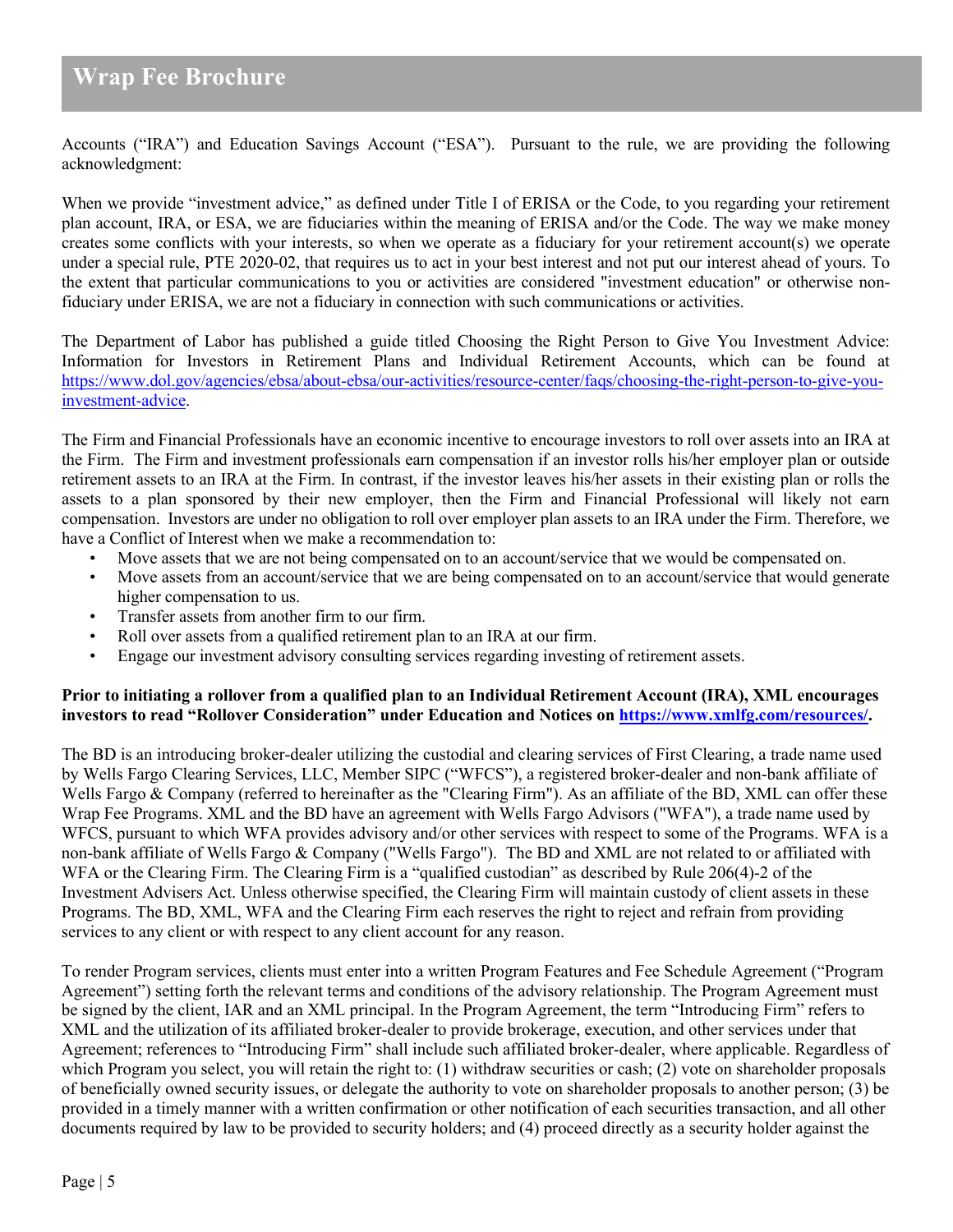issuer of any security in your Account and not be obligated to join any person involved in the operation of the applicable Program, or any other client of the applicable Program, as a condition precedent to initiating such proceeding.

Program services encompass: exchange listed securities; over the counter and foreign securities; rights and warrants; corporate, municipal and U.S. Government debt securities; securities options; partnership interests involving real estate, oil and gas investments; real estate investment trusts ("REITS"), mortgage backed securities; certificates of deposit; commercial paper; exchange-traded fund shares; closed-end mutual funds shares; open-end mutual fund shares, including load-waived mutual funds, money market funds and, with respect to the PIM and Asset Advisor Programs, the ability to hold other types of securities and brokerage products.

As a minimum criterion for providing advisory services, the IAR must have satisfactory past business experience, plus the required industry examinations and jurisdiction registrations, as applicable. Unless they possess equivalent satisfactory portfolio management experience, IAR's serving as the PIM portfolio manager must attain our approval.

As the IARs are also broker agents with the BD as such, they can offer brokerage products and services. You should discuss with the IAR the anticipated trading activity, service level needs and type of investments when considering between a brokerage arrangement or fee-based Advisory and among the Wrap Programs themselves when assessing your total overall costs and needs. Programs typically assume an average level of trading activity. You would end up paying more in a Wrap Fee structure than in a brokerage-commission based account under certain circumstances, such as prolonged periods of inactivity or when holding illiquid investments. As common with financial institutions, we and the IAR reserve the right to reject to accept or continue to service an account without providing a reason.

As described herein in the section titled "Other Financial Industry Activities and Affiliations", XML offers a variety of advisory services. The individual advice given and actions taken in performing our duties to one client will typically differ from those taken with other clients and/or clients engaged in other XML or BD services. Additionally, there are times that we are limited in our ability to divulge or act upon certain information related to a specific security as a result of the BD or XML trading restrictions, which can be for a variety of reasons, or if an IAR is in possession of material non-public information related to a security.

#### **Our Right to Terminate or Prohibit Service**

We reserve the right to terminate our services with a client (i.e. natural person, entity or associated person of an entity) should we discover or have a reasonable belief that he/she/it; is or attempting to conduct reckless activity; withholding material information; deceiving us; has provided misleading information; is conducting illegal activity; is using funds derived from illegal activity, including funds sourced from activity primarily associated with Federal Drug Enforcement Agency (DEA) controlled substances, from insurance fraud or tax evasion; is conducting activity we are unwilling or unable to support or which we do not have policies and procedures to address or are not properly licensed to conduct per FINRA or SEC rules and regulations or a respective state regulatory division; is causing an unreasonable or disproportionate burden on our firm resources; is creating a hostile or threatening environment for our employees or officers; or should we believe is violating The Anti-Money Laundering Act of 2020, or the U.S. PATRIOT Act.

#### **Fees and Compensation**

A portion of the Wrap Fee will be paid to the servicing IAR in connection with providing investment advisory services. This compensation could be more or less than an IAR would receive if you paid separately for investment advisory services in a non-wrap fee structure.

The Programs described in this brochure apply a Program Fee on Eligible Program Assets that covers our advisory, services, most trading execution, custodial transactions, and reporting services. XML currently does not implement a firm wide Wrap Fee schedule. However, default Program fees are indicated on the Program Agreements, but are negotiable. For transactions in Excluded Assets, you will pay all usual and customary brokerage commissions, transaction fees and other charges. Excluded Assets are not included in the calculation of the Program Fee. Commissions and fees on Excluded Assets and other charges will be assessed against your Account on or about the transaction date or another date when assessed by us or the Clearing Firm. Refer to the Program Agreement for details on fee exclusions, calculations, refunds and other information.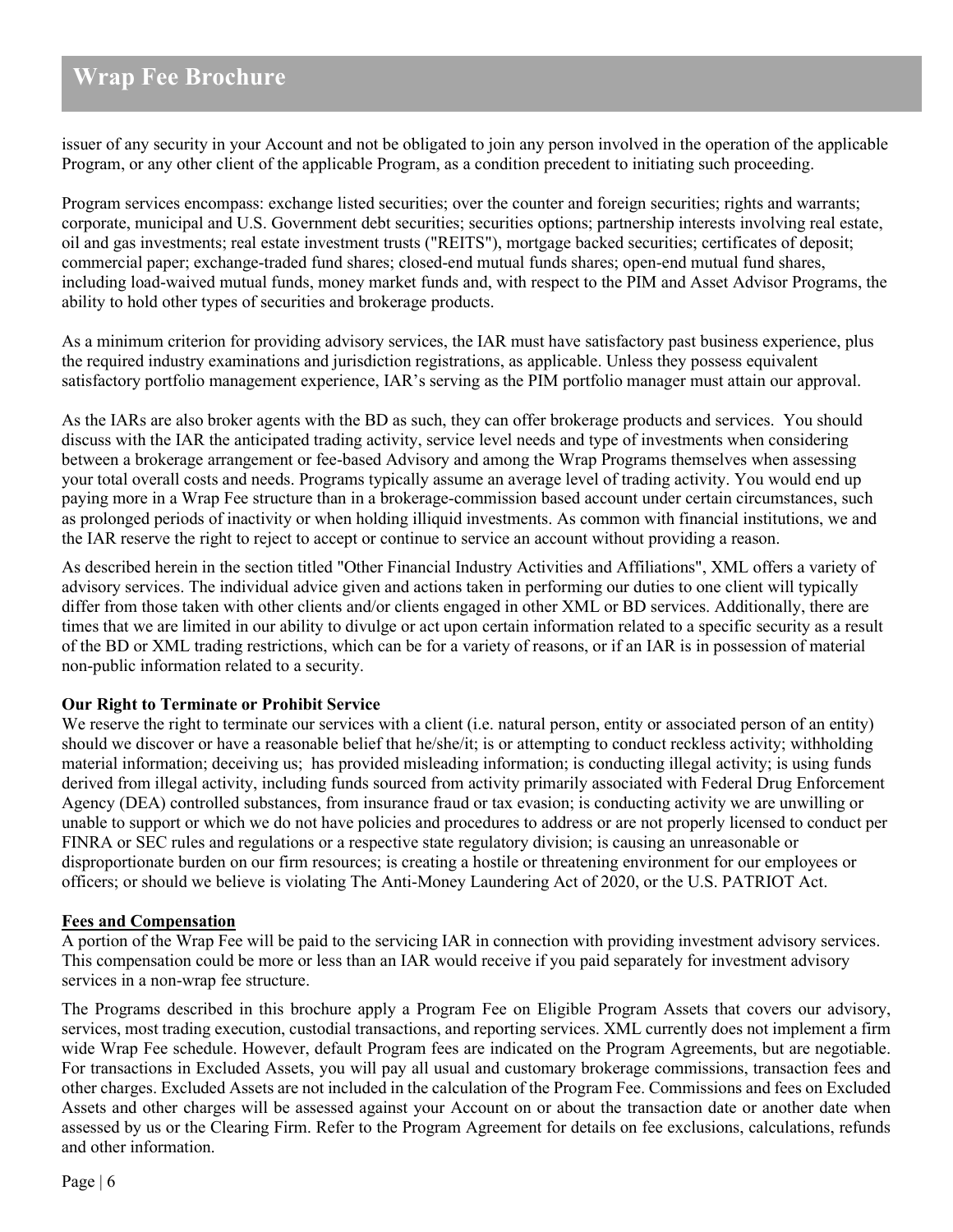The IAR's themselves must structure the servicing of clients for efficiency and in accordance to their professional capabilities. The IAR considers many factors when recommending the Program Fee including: the amount of household assets under management, projected assets, the complexity of the investments, expenses applied that are not covered by the Program agreement, number of household accounts, account investment objective, anticipated transaction level, account position composition, pre-existing/legacy client relationship, account retention and special considerations for non-profit or charitable organizations, relationship interactions, financial and retirement planning and consulting considerations, and the anticipated service demand by XML. The IAR's are professionals who are compensated for their advisory experience, guidance, knowledge, professional management services and the implementation of those recommendations and service requests. This includes services and recommendations that do not result in action taken. As an example, an annual investment review resulting in no recommended changes still required the time and work of the IAR.

Clients will pay different Program Fees across the firm and by the servicing IAR. Although we want all our clients to make money and reach their goals, much of the nature of investing is out of our control, we cannot predict the future, market conditions and performance will vary, and the Program Fee will be applied regardless if you make or lose money. Many of the IARs work independently from one another. They have their own style of service and their investment approach may differ from opinions expressed by the firm or other IARs. The Program Fee is asset based on a declining scale. This is a common approach in the industry, meaning the higher the assets, the lower the fee percentage, and vice versa, the lower the assets, the higher the fee percentage. For example, a household with assets over \$2 million will likely pay a lower fee percentage than an account with \$50,000. IARs usually offer their immediate family or related accounts a lower or no-fee option or choose to cover the Program costs themselves.

When discussing fees and our compensation, and the associated conflicts, we feel it is important for you to understand our costs and expenses and those related conflicts. Through XML's relationship with the affiliated BD, XML is charged a Platform Fee to utilize the services of the BD and the Clearing Firm's Advisory Program Platform. The Platform Fee supports the administrative services provided to us by the BD and Clearing Firm to maintain and operate the Programs. This Platform Fee expense pays for the billing of your Program accounts, the processing of our account instructions, performance reporting made available to you and us, and a limited amount of trading costs for trades in the Programs. Asset Advisor, CustomChoice and PIM, allow an allotted number of trades for us per year. This is an expense to us and the IAR, Expenses for the Platform are negotiated by the BD with the Clearing Firm. The Platform Expenses are structure as a basis point percentage of the Program Fee. It is a tiered, sliding schedule applied to the first \$100k, \$101k-\$250k, \$251k-\$500k, \$500k-\$1mm and \$1mm plus. For example, the expense applied to us is a basis point percentage on the first \$100,000, and a reduced percentage on the next \$101,000-250,000 and so on. NOTE: Clients who have legacy accounts or transferred to XML as a result of a merger or new advisor joining XML may be granted an exception to thisfee schedule.

The Clearing Firm expenses not covered in the Program, are generally deducted from the IAR's gross compensation unless there is an arrangement between the IAR and XML to cover such expenses. These expenses include, directing trades other than through the Clearing Firm, foreign receive and delivery fees for foreign securities, trade corrections, and clearing and execution costs over the allotted number of trades. This creates a conflict for the IAR as their compensation will be reduced by the expenses applied to them and thus have an incentive not to engage in the actions that would trigger these expenses. Please discuss with the IAR if you would like to trade, foreign securities or foresee a higher level of trading over the allotted amount per year. The allotment includes both solicited and unsolicited trades, so your trade requests will apply to this count.

The IAR is assessed a monthly expense for Program accounts with values below \$50,000. This creates a conflict as the IAR's expense to maintain these accounts will be higher, thus the Program Fee recommended would need to factor this expense. For account balances below \$50,000, please discuss the options available with your IAR.

Program Fees are calculated on Eligible Assets, the billable asset value and fee calculation methodology is detailed in the Program Agreement. The Program Fee does not cover the internal expenses of the investments themselves such as: the internal expenses found with exchange traded funds (ETFs), closed-end funds or open-end mutual funds held in the account. It also does not cover some trading fees when portfolio manager are selling currently held securities to prepare an account for entry into their investment model, customary custodial account and service charges. These are born by the investor and are in addition to the Wrap Fee. Refer to the Program Features and Fee Schedule of your Program Agreement for more details regarding fee calculations and costs not covered by the Program Fee. **Please refer to the**

Page | 7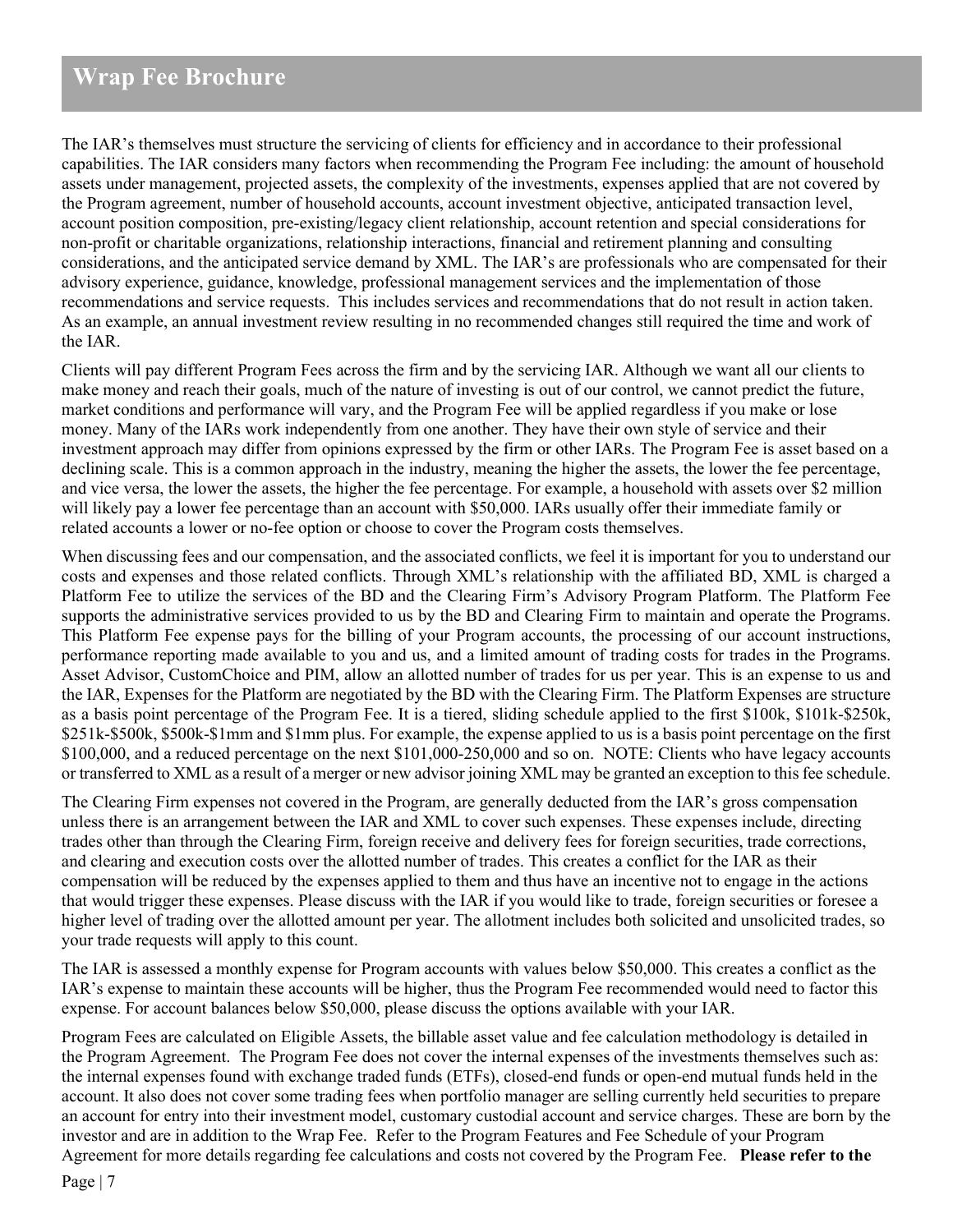### **custodial brokerage account Client Agreement which includes a Schedule of Client Fees for account related terms, charges and service fees.**

The initial Program fee is calculated as of the date that the account is accepted into the Program and covers the remainder of the calendar quarter on a prorated basis. There is usually a short delay between inception and initial transactions. Subsequent fees will be determined for calendar quarter periods and shall be calculated per the Program Agreement. For clarity, the Program fee is assessed on cash and cash equivalents and on accrued but unpaid interest, and also on margin or other borrowing balances as included in the market value on which fees are assessed.

No fee adjustment will be made during any fee period for appreciation or depreciation in the value of the assets in your account during that period. Your account will be charged or refunded a prorated quarterly fee on net additions or net withdrawals in the account during a month if the net addition or net withdrawal would generate a fee or refund of at least \$40 for that quarter. Fees will be assessed in the month following the net addition or net withdrawal. XML shall not be compensated on the basis of a share of capital gains upon or capital appreciation of the funds or any portion of your funds. When there is a change to the Wrap Fee, the request must be made in writing and accepted by XML. The Wrap Fee previously in effect shall continue until the next billing cycle effective date.

The typical account fee range for each Program is set forth below. If a minimum quarterly fee is applied, it will be detailed in the Program Agreement.

### **Annual Program Fee**

#### **I. Asset Advisor**

Asset Advisor is a non-discretionary, client-directed investment advisory program. While the IAR serves as the portfolio manager, the client ultimately makes the investment decisions regarding what to buy, sell and hold within the account. Allowable assets include; Stocks, Bonds, Cash Alternatives, Mutual Funds, ETPs, ADRs, CDs, Options, Rights and Warrants, Advisory UITs, Advisory Alternative Investments, and thousands of No-Load, Load Waived, Fee Based and Institutional Share Class Mutual Funds. The annual Program Fee, which is negotiable, typically ranges from 1.00 – 1.75%.

#### **II. Custom Choice**

Custom Choice is a non-discretionary client-directed mutual fund wrap program. The Program is designed to help you allocate your assets among thousands of No-Load, Load Waived, Fee Based and Institutional Share Class Mutual Funds in accordance with your individual investment objective. Allocation can be constructed from a broad universe of institutional share class, no-load and load-waived mutual funds. The annual Program Fee, which is negotiable, typically ranges from 1.00 - 1.75%.

# **III. Customized Portfolios**

Under the Customized Portfolios Program, we will assist you in selecting a separate account management ("SMA") style offering three types of investment approaches managed through Wells Fargo Bank, N.A. ("WFB") or Wells Fargo Investment Institute, Inc. ("WFII"), including fixed income portfolios ("the Bank Managed Portfolios") and the option portfolios ("WFII Managed Portfolios"). The *Fixed Income Strategies Team ("FIST") Portfolios* is a SMA program managed by WFII fixed income specialists for clients looking for personalized fixed-income portfolios. The *Custom Option Strategy* provides the potential for additional cash flow or risk management through covered call, protective put and collar strategies on existing stock positions. Designed to be tailored to the unique needs of the client and the stocks they own. Managed by WFII . The *Short-Term Asset Management ("STAM") Portfolios* is a SMA program managed by WFB fixed income specialists for clients looking for personalized fixed-income portfolios. **Please refer to the WFA SMA Wrap Fee Brochure for more information and specific details regarding this Program.** The annual Program Fee, which is negotiable, typically ranges from 1.50 - 2.50%. Note: This Program has a higher platform expense applied to XML than all the other Programs. The third-party manager fee is also deducted from the Program Fee and therefore the Program Fee applied for this Program will likely be higher than the Program Fees that would be applied for other Programs that do not utilize a third-party manager. This creates a conflict as the IAR will receive a lower percentage of the Program Fee than they would with an other Program.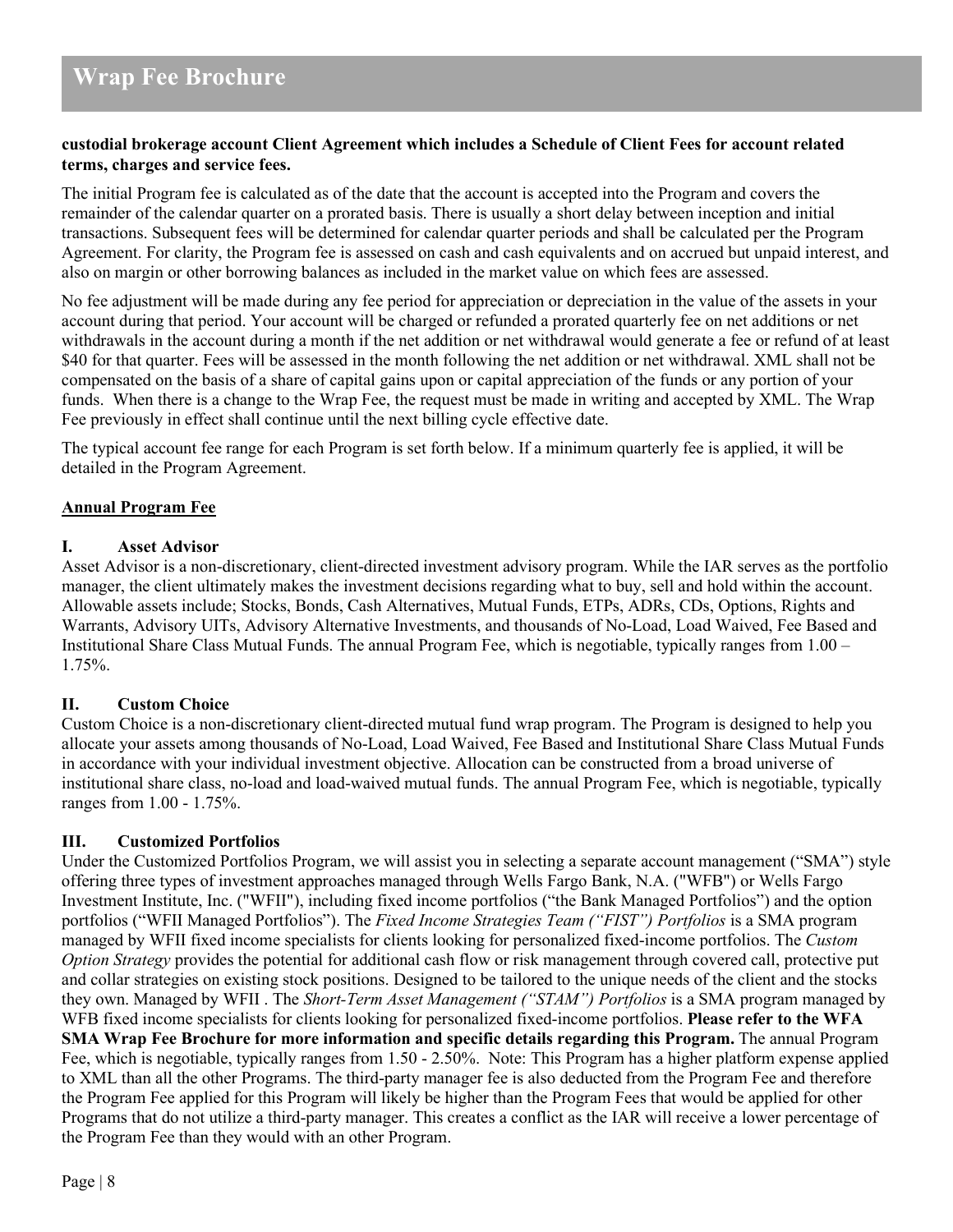# **IV. FundSource®**

This is a discretionary mutual fund advisory program with portfolios constructed of load-waived, no-load and institutional share class mutual funds. IARs can also create a tailored allocation for clients using the WFII's recommended funds in FundSource Customized Blends. The Optimal Blend and Customized Blends offer automatic fund replacement as well as auto-rebalancing. **Please see the Program Wrap Fee Brochure for a description of the services and information applicable to this Program**. The annual Program Fee, which is negotiable, ranges from 1.00  $-1.50\%$ .

# **V. Personalized Unified Managed Account - (Personalized UMA**)

This offers a broad selection of one or more SMA programs, and/or a combination of mutual funds and ETFs – all in one account. A single or Multi strategy is available under one Program Agreement. The Personalized UMA programs can utilize a third-party manager based on strategy(ies) selected. **Please refer to the separate Brochure for more information and specific details regarding the Program selected.** The annual Program Fee, which is negotiable, typically ranges from 1.00 - 1.90%. The third-party manager fee is deducted from the Program Fee and therefore will likely be higher than the Program Fee applied for Programs that do not utilize a third-party manager. This creates a conflict as the IAR will receive a lower percentage of the Program Fee than they would with the other Programs that do not pay a third-party manager fee.

# **VI. Private Investment Management (PIM®)**

PIM is a discretionary program where the IAR serves as the portfolio manager. PIM is offered to financial advisors with prior portfolio management experience and allows them to determine the asset allocation and securities selection in conjunction with the client's account objective. IAR's may incorporate the use of model portfolios and the use of rebalancing techniques. PIM is designed to give the IAR flexibility in developing an investment management program suitable for a diverse mix of clients. Allowable securities include stocks, bonds, cash, Program eligible mutual funds, ETFs, CEFs, fee based UITs, CDs and covered options. Program eligible mutual funds include, at any given time, asset allocation funds, alternative strategy mutual funds or other select funds that utilize derivatives, short-selling, leverage and other strategies to meet stated investment objectives, enhance diversification, hedge risks, accentuate returns or facilitate certain market exposures or more dynamic allocation changes. Individual PIM Portfolio Managers develop specific investment strategies using a mix of these analytic methods. They also establish quality and concentration requirements to provide overall discipline. Such strategies ordinarily include long and short-term securities purchases and, depending on your objectives and the IAR's investment philosophy, supplemental covered option writing. In special circumstances, the strategies also include margin transactions, other option strategies and trading or short sale transactions. The standard PIM fee schedule is based on program eligible assets. The annual Program Fee, which is negotiable, typically ranges from 1.00-2.50%.

# **VII. Private Advisor Network (PAN)**

Private Advisor Network is designed to give our clients direct access to professional money managers and their investment services. Each account is managed separately and distinctly, not as part of a pooled fund. This is a dual contract program in which the client signs an agreement with FCCS and the money manager. **Please refer to the applicable managers separate disclosure brochure. Unlike the other Wrap Programs, the third-party manager fee applies/bills their fee separately and is in addition to the Program Fee of the IAR. Therefore, your total expenses will likely be higher than other Wrap Programs that do not utilize a third-party manager.** This creates a conflict as the IAR will likely receive a lower Program Fee than they would with other Programs if they were the portfolio manager. The annual Program Fee, which is negotiable, typically ranges from 1.00-1.50%. Refer to the respective manager's disclosure document and management agreement for service and fee details.

# **Prospectus Delivery**

For Programs that use a manager with discretionary authority and are responsible for the day-to-day management of the account prospectuses for funds registered under the Investment Company Act of 1940 will be delivered to that respective manager instead of the accountholder directly. Accountholders may request a prospectus by emailing a request to  $info(\hat{\omega})$ xmlfg.com.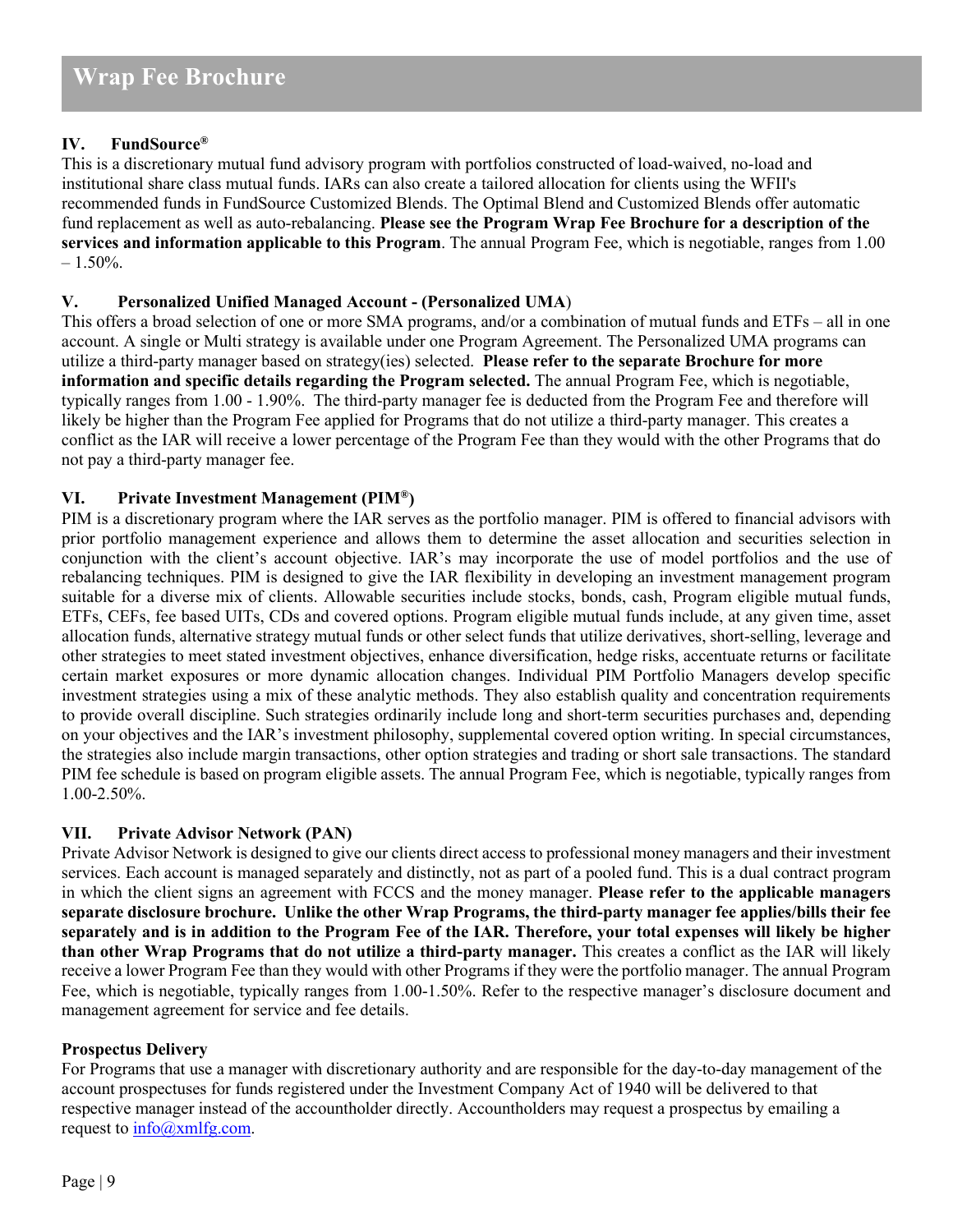## **Other Fees**

#### **Account Fees**

The Program Fee does not include customary account and custodial service fees such as the annual IRA fee, inactive account fee, fee for checks, wire fees, insufficient funds fee, foreign financial transaction taxes when applicable, other fees required by law and other account activity fee. **Please refer to the brokerage account Client Agreement and the included XML Securities Schedule of Client Fees.**

#### **Use of Money Market Funds**

Cash balances in your account could be invested in money market mutual funds. As a shareholder of a money market fund, you will bear a proportionate share of the money market fund's expenses, in addition to the Program Fee. In a low interest rate environment, the yield that you earn on cash and cash alternatives, including cash sweep funds, CDs and money market funds may not offset advisory fees. In some instances, the effective yield of the investment could in fact be negative. *Refer to the Cash Sweep information within this document under "Client Referrals and Other Compensation".*

If you invest in foreign stocks or American depositary receipts ("ADR"), you are typically subject to foreign tax withholding on the dividends paid or interest earned. An ADR represents underlying shares of a foreign corporation which are held and issued by a U.S. bank. While ADRs are traded on U.S. markets, the income and tax withholding are subject to the rules and regulation of the foreign tax authorities with jurisdiction over the underlying corporation. When dividends or interest is paid to investors on foreign securities, the tax authorities for that country require the payor to withhold taxes for certain foreign investors. This can negatively impact the rate of return on your investment. In some instances, U.S. clients are eligible to reclaim a portion of foreign taxes that are withheld and/or receive a preferential foreign tax rate on foreign securities by filing specific tax forms seeking such relief. We are neither legal nor tax professionals. Please consult your tax advisor for specific information on foreign tax withholding, your eligibility to reclaim a portion of taxes withheld and/or receiving a preferential foreign tax rate and the costs associated with these filings.

You will incur any usual and customary brokerage charge and fee imposed on transactions in Excluded Assets which can include (i) odd lot differentials and transfer taxes; (ii) charges imposed by broker- dealers and custodians other than the BD or the Clearing Firm; (iii) offering discounts, commissions and related fees in connection with underwritten public offerings of securities; (iv) margin interest and operational fees and charges; (v) IRA fees; and (vi) any redemption fees, exchange fees and or similar fees (among which SEC fees are included) imposed in connection with mutual fund transactions. The BD and the IAR are eligible to receive the commissions and sales charges regarding the securities deemed Excluded Assets.

#### **Costs of Investments - Mutual Funds**

In addition to the Program Fee, as a shareholder of an open-end mutual fund, closed-end fund or exchange traded fund ("ETF"), you will bear a proportionate share of the fund's investment management fees and expenses. Mutual fund fees and expenses, including asset-based sales charges known as "12b-1 fees," vary based on the share class that is offered. Open-end mutual funds in an advisory share class have lower annual expenses than share classes that pay a sales load . Clients who purchase open-end mutual funds in other types of accounts, such as a brokerage account, typically purchase a commission share class that imposes a higher Annual Operating Expense structure, including 12b-1 fees or sales load. As a result, some clients are able to purchase a lower expense ratio advisory or institutional share class, while others must purchase a non-advisory/brokerage share class. The types of mutual funds available for purchase is dependent upon the respective relationship the Clearing Firm has with the fund company and any restrictions or minimums imposed. **For more information about the respective share class offerings and the fee and expense structure, please refer to the fund's most recently published prospectus which are publicly available and provided on trade confirmations.**

You should be aware that you likely would be able to invest in money market funds, mutual funds or ETFs in a brokerage capacity via a brokerage account at the Clearing Firm or directly with a fund company that the BD has a selling agreement with without incurring the annual Program fee. If you do, however, you will not receive the Program services provided under the Program agreement in an advisor capacity. Mutual funds impose a sales load on direct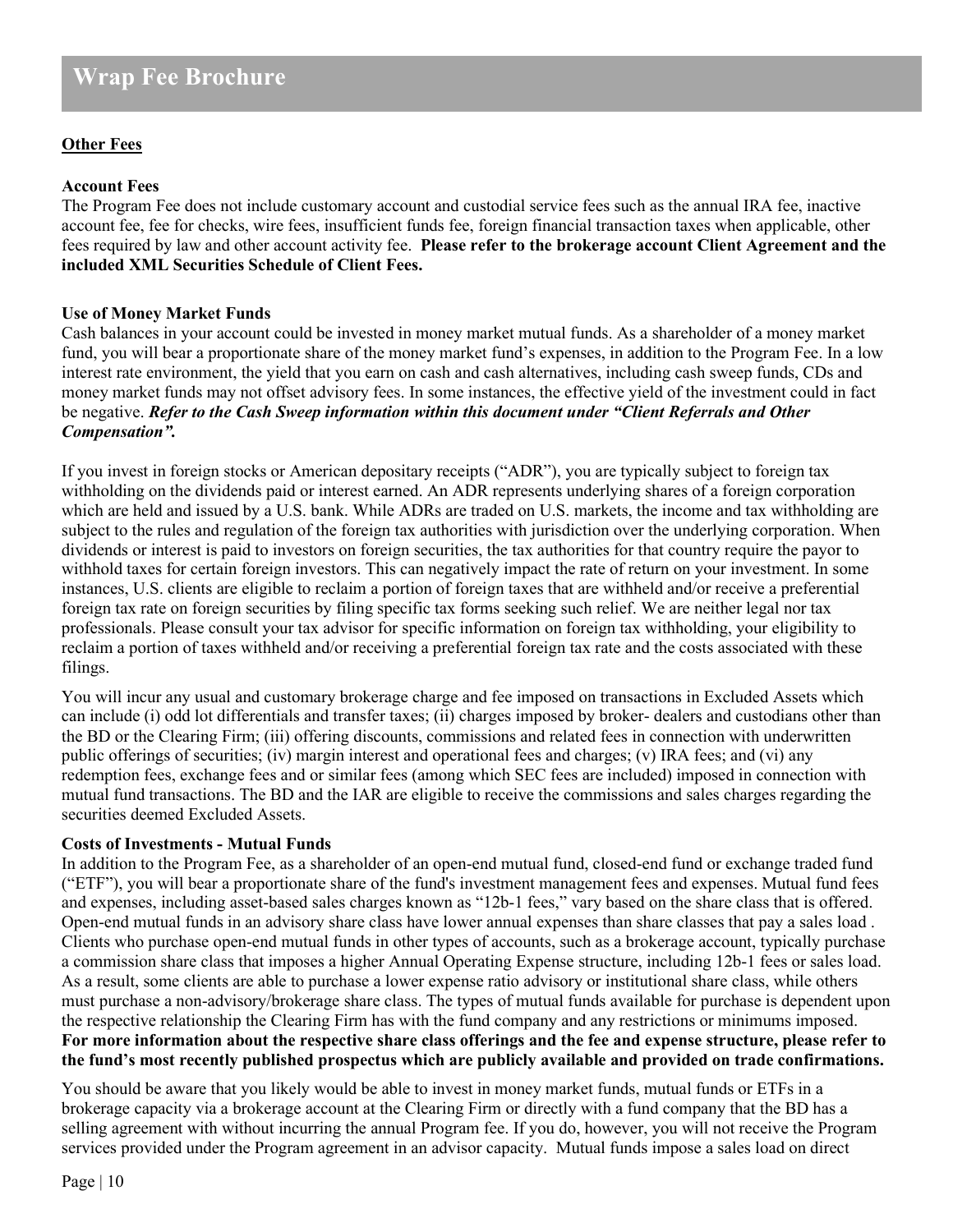investments. You will receive a prospectus for each fund purchased, as required by securities regulations. In addition, certain institutional investors can directly purchase shares of certain funds that do not charge shareholder services, subaccounting or other related fees.

When the IAR is serving as the portfolio manager, it is a common practice to utilize the Advisory Share Class Finder Tool to determine the eligible share class with the lowest expense ratio allowable by the custodian, fund company and Program guidelines. Such share classes are referred to as "institutional" or "advisory" ("advisory share class"). When an advisory share class with a lower expense ratio is made available to the Program, existing advisory share class positions will automatically convert at a designated time to the lower expense ratio share class. During the conversion process, usually 5 – 7 business days, trading will not be allowed in the affected positions. However, non-advisory share class holdings transferring into an account will need to be reviewed and manually converted from Excluded Assets to Eligible Assets and included in the Program fee calculation. For example: when converting an A share, the client is not eligible to convert shares if they have paid a sales load in the past 13 months. If converting a C share, any Contingent Deferred Sales Charge (CDSC) period must have expired before the request can be affected. Talk with your IAR regarding the analysis of converting an open-end mutual fund share class and how this could be beneficial to you. There are considerations other than costs and it is important to discuss the unique needs of your account such as timing of distributions and liquidity needs.

Fund companies have minimum dollar investment levels that certain mangers are eligible for in separately managed accounts. In other types of accounts, such as a brokerage and fee-based programs managed or sponsored by a third party, other share classes are used and will have varying fees, expenses and sales charges as offered by the fund companies and allowed for in the account.

### **Account Termination**

Your account agreement can be terminated by either party at any time upon written notice. If you terminate your Agreement, you will receive a pro rata refund of the Program fee. You have the right, within five (5) days of execution, to terminate the Client Agreement without penalty. In the event of cancellation of a Client Agreement, fees previously paid pursuant to the fee schedule will be refunded on a pro rata basis, as of the date notice of such cancellation is received by the non-canceling party, less reasonable start-up costs.

If you choose to terminate your agreement with any Program, the portfolio manager or IAR can liquidate your account if instructed to do so. It is typically favorable to the client to execute trades covered by the Program transaction allotment prior to the effective date of the Program Termination. If so instructed, the portfolio manager or IAR will liquidate your account in an orderly and efficient manner. Once the Program is terminated however, the account will default to a brokerage account relationship and transaction charges will apply. You should be aware that certain mutual funds impose redemption fees as stated in their fund prospectus. You should also keep in mind that the decision to liquidate security issues or mutual funds may result in tax consequences that should be discussed with your tax advisor beforehand.

We will not be responsible for market fluctuations in your account from the time of notice until complete liquidation. All efforts will be made to process the termination in an efficient and timely manner. Factors that affect the orderly and efficient liquidation of an account might be size and types of issues, liquidity of the markets, and market makers' abilities. Should the necessary securities' markets be unavailable, and trading suspended, efforts to trade will be done as soon as possible following their reopening. Due to the administrative processing time needed to terminate an advisory account, termination orders cannot be considered market orders. It usually takes several business days under normal market conditions to process your request.

If a program account is terminated, but you maintain a brokerage account with us, the money market fund used in a "sweep" arrangement will be changed and/or your shares will be exchanged for shares of another series of the same fund. You will bear a proportionate share of the money market fund's fees and expenses. You are subject to the customary brokerage charges for any securities positions sold in your account after the termination of program services.

#### **Additional Information - Compensation Structure**

IARs are compensated based on a tiered firm level pay out on a net percentage basis of both their XML advisory compensation and their compensation earned through the BD, including in their capacity as an insurance agent. As their revenue increases so does their percentage payout tier. The IARs are able to provide securities brokerage products and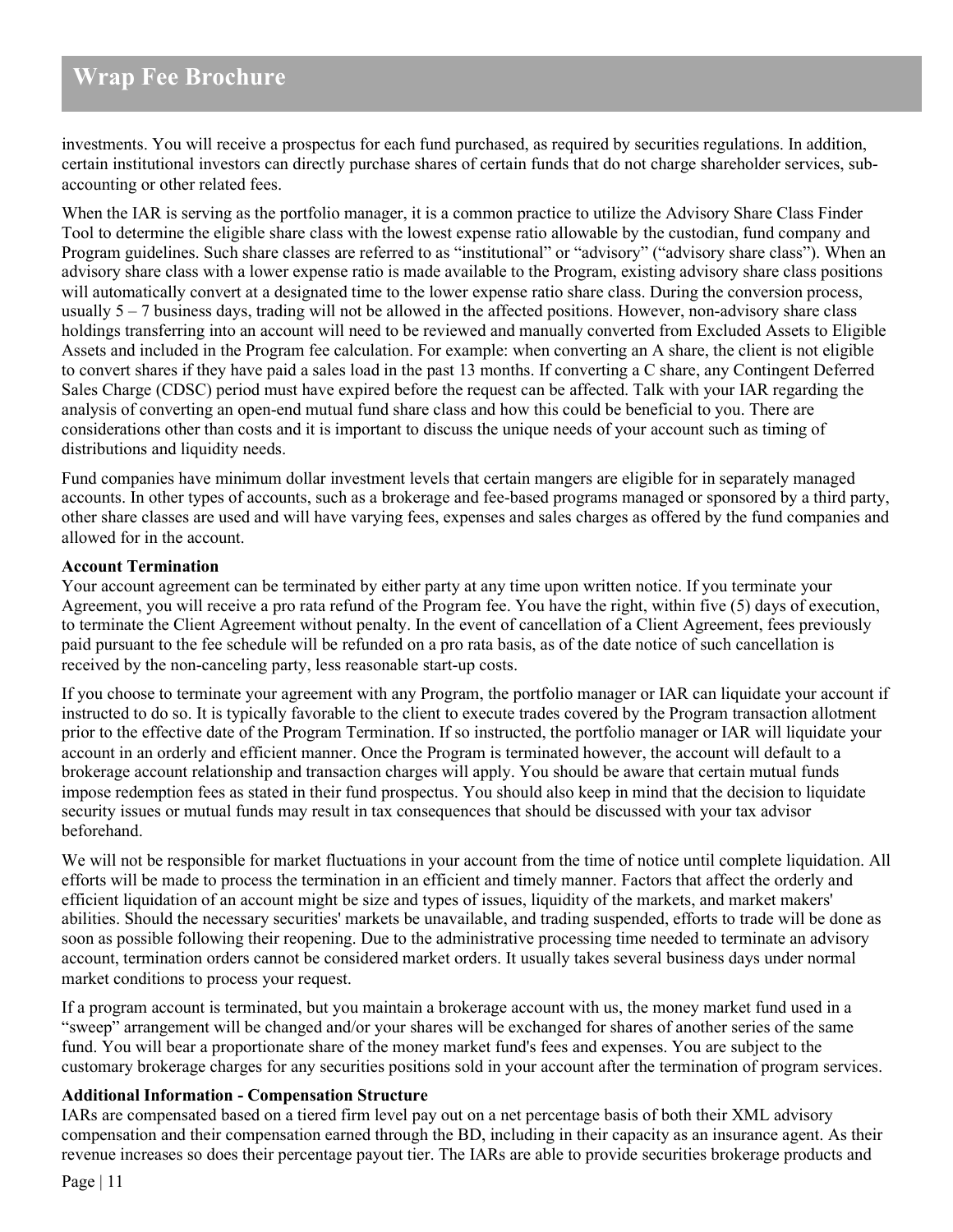services under separate commission-based arrangements in their capacity as a broker agent of the BD. IARs who are also insurance producers, are able to offer insurance products in their capacity through the BD. This compensation is separate and in addition to compensation they receive for performing advisory service under XML and brokerage sales and services through the BD. **Refer to the IAR's 2B Supplement Item 4 Outside Business and Item 5 Additional Compensation for more information which is located on<https://www.xmlfg.com/our-team>**. This creates a conflict as they could be incentivized to increase their compensation for their financial gain. As an IAR approaches the next level tier in their payout grid, this could create an incentive for them to generate additional revenue. We mitigate this by having a heightened supervision system in place for IAR's who are within ten (10) percent of reaching their next tier compensation level. Please talk with the IAR about their recommendations and to ask them about their compensation and how it could be affected by you engaging their advisory service and other services.

On the account level, XML and the IAR servicing your Program receive a percentage of the Program Fee. As previously mentioned, the higher the Eligible Assets the lower the Platform expense that is applied. This creates a conflict as there is an incentive for the IAR to consolidate Eligible Assets into one account to lower their Platform expense. This is mitigated in that if a collection of accounts of owners related to one another can be aggregated, into what is termed a household, and that meets certain waiver criteria, the account owner(s) are eligible to receive a waiver for certain custodial annual fees: Investment Account, Uniform Gifts To Minors Act ("UGMA") account, Advantage Account and custodian IRA annual fees.

# <span id="page-11-0"></span>**Item 5 – Account Requirements and Types of Clients**

XML offers Program services to retail investors. Per the definition of Form ADV, Part 3 Form CRS, retail investors are a natural person, or the legal representative of such natural person, who seeks to receive or receives services primarily for personal, family or household purposes. This includes individuals, including high net worth individuals, trusts and estates. We also provide Program services to corporations, business entities, associations, charitable organizations, and trusts and estates not considered retail investors, as mentioned above. Based on our service model and infrastructure, we feel that investors who wish to regularly direct trades, such as on a daily or weekly basis, may not be best suited for discretionary portfolio management services. Likewise, investors with high cashflow demands that create a frequent and constant inflow and outflow of funds, place a disproportional higher operational burden on our operations and can inhibit us from providing the portfolio management services to the best of our ability.

XML does not establish a minimum asset requirement for a Program. However, the Clearing Firm and respective thirdparty managers have set recommended minimum accounts sizes. The Clearing Firm, IAR and third-party manager have the right to decline to accept an account or an account below the minimum. Each custodian has Program value thresholds that trigger additional or higher fees for low account balances or inactive accounts.

| <b>Program Name</b>                                             | <b>Minimum Account Size</b>            |
|-----------------------------------------------------------------|----------------------------------------|
| <b>Personalized UMA- Multi Strategy</b>                         |                                        |
| Optimal Blend                                                   | \$200,000 or portfolio minimum         |
| Custom Blend                                                    | \$10,000 subject to investment minimum |
| <b>Personalized UMA Single Strategy</b>                         |                                        |
| SMA, CAAP Plus and Tactical ETF & Customized Portfolios         |                                        |
| Equity strategies                                               | \$50,000                               |
| Allocation Advisors strategies - ESG Aware, Tactical            |                                        |
| Active/Passive and Intuitive Investor ETF                       | \$10,000                               |
| Allocation Advisors strategies - Strategic ETF, Active/Passive, |                                        |
| Morningstar Strategic ETF, Morningstar ETF, Laffer Global and   |                                        |
| Laffer Dynamic U.S. Inflation                                   | \$25,000                               |
| Compass Asset Allocation strategies – all but aggressive growth | \$250,000                              |
| Compass Asset Allocation strategies - aggressive growth         | \$150,000                              |
| <b>Customized Portfolios Equity strategies</b>                  | \$50,000                               |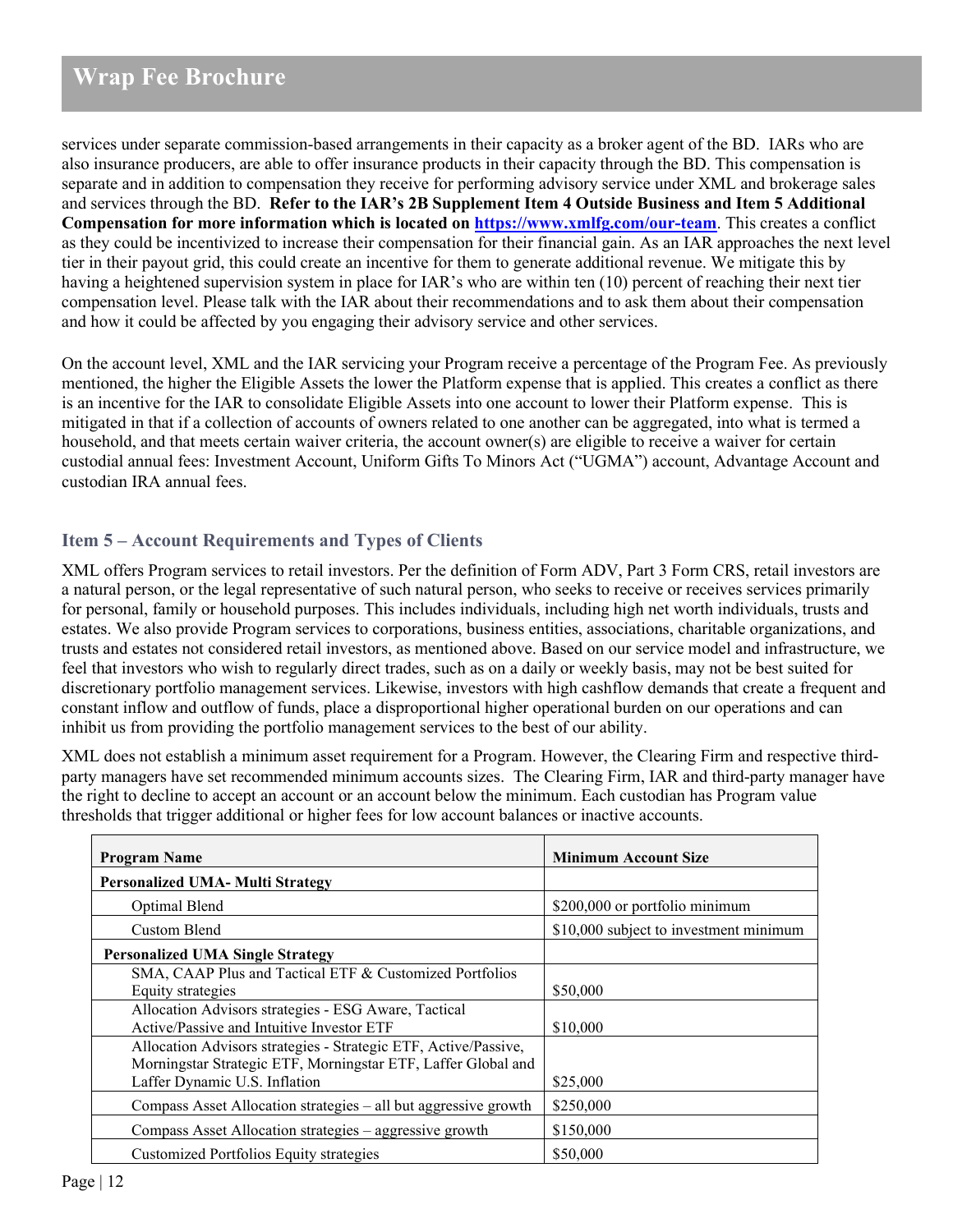| FundSource Optimal Blend                                     | \$25,000    |
|--------------------------------------------------------------|-------------|
| FundSource Foundations Optimal Blend                         | \$10,000    |
| FundSource Offshore SEI Optimal Blend                        | \$25,000    |
| Private Advisor Network (PAN) - subject to Manager's minimum | \$100,000   |
| <b>Private Investment Management (PIM)</b>                   | \$50,000    |
| <b>Customized Portfolios</b>                                 |             |
| Taxable Fixed Income & Tax-exempt                            | \$2,000,000 |
| Short term asset management & Option Premium Income          | \$5,000,000 |
| <b>Custom Option Portfolio</b>                               | \$250,000   |
| <b>Asset Advisor</b>                                         | \$25,000    |
| <b>Custom Choice</b>                                         | \$25,000    |

*Under certain circumstances the minimum initial investment required to participate in a Program may be waived.*

# <span id="page-12-0"></span>**Item 6 – Portfolio Manager Selection and Evaluation**

Through the Clearing Firm's expansive platform, program offerings, operational resources and portfolio management resources we feel these Programs enable us to offer portfolio management services to meet our client's needs, our business model, firm infrastructure and fiduciary obligations. The resources and operational support of the Clearing Firm, suite of Programs, research and due diligence capabilities and product and manager offerings are extensive.

Your IAR will need to assess your needs as discussed herein to make a Program(s) recommendation. There are numerous and evolving conditions and aspects to the Programs as well as outside influences such as market conditions, new industry products and other material factors. The conflict associated with the IAR's compensation between one Program from another is mitigated in that his/her expense is consistent across all Programs with the exception of the Customized Portfolios, as noted above and is a unique Program with high minimum account sizes. The IAR's evaluation involves all or a combination of utilizing reputable third-party research reports and rating services (such as Morningstar), available research and publications about the managers, performance history, portfolio holdings, investment philosophy, commentary provided by the manager, the IAR's own experience and other resources to support the IAR's comfort level with the Program. We utilize the due diligence of the outside managers participating in the respective Program regarding their investment professionals. However, even as we monitor the relationship, should the client's need change or the IAR begins to have concerns about a manager's ability, changes then will likely be recommended. While conditions, facts and circumstances that were known at the time lead to a change, and perhaps a new course of action or recommendation we cannot be held to the benefit of hindsight and ask our clients to respect the reality that of how decisions are made at a given point in time.

We prefer to perform semi-annual or at least annual reviews with clients to confirm the portfolios are in alignment with stated investment objectives. We ask that you be responsive to our requests to discuss your Programs and financial matters. We cannot perform our services to the best of our ability without your input, responding to our requests for transaction approvals, communicate material changes in your financial profile, or to provide material information that could reasonably impact our recommendations. During reviews, we can evaluate a portfolio's performance relative to its benchmark, your needs and if the account is meeting the investment objective. However, each IAR is a unique individual, and they are only able to provide services to the best of their ability, knowledge and experience. They each have their own strengths and weaknesses and their service levels will vary. Some IARs have the ability to manage advisory accounts on a discretionary basis, under the PIM Program and some IARs do not wish to offer this level of service. Clients also have the option to impose restrictions regarding the type of investments they wish to use and should bring these to the attention of their IAR in writing.

We utilize the performance reporting features available to us through the custodial portals. These reports are generated through report settings and default settings that enable only limited reporting parameter adjustments by the IAR. Performance information may not be calculated on a uniform and consistent basis. We also utilize popular, third-party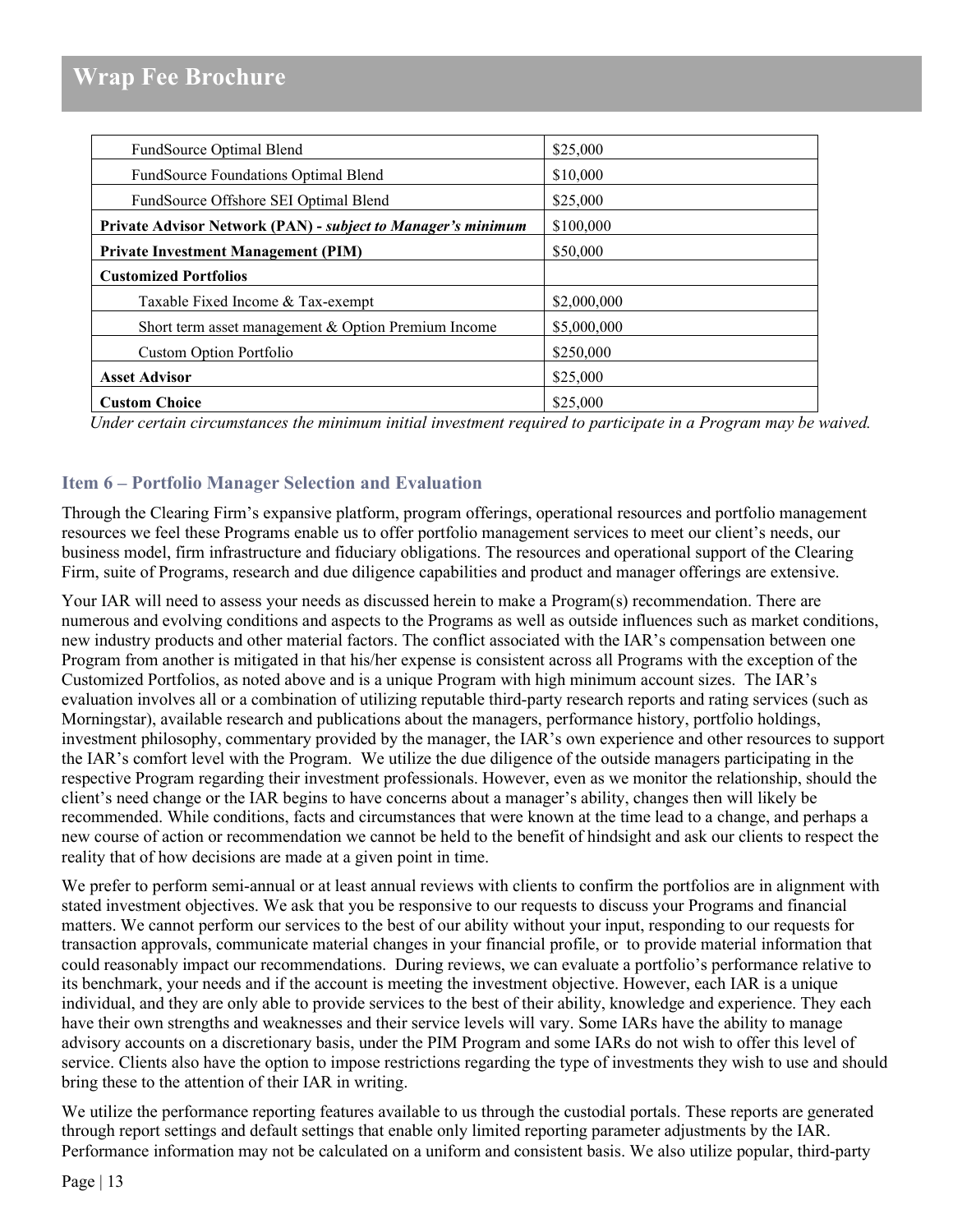software for financial planning and to formulate some of our recommendations. We cannot verify the accuracy or compliance standards for all third- party reporting programs, as much of the functionality is out of our control.

#### **Non-Discretionary Service Limitation**

When you utilize a non-discretionary, client-directed Program you must be willing to accept that the IAR cannot effect account transactions without obtaining your verbal or written consent. Thus, in the event of a significant, time sensitive market occurrence, should you be unavailable, the IAR will be unable to effect account transactions (as they would be authorized to do so for an account which they have discretionary trading authority).

#### **Regulatory Restrictions**

The regulations in the financial services industry continually change and evolve. What was once an acceptable practice, strategy or product, could later be deemed unacceptable by regulatory bodies. Due to these changes, we will be restricted in the type of advice we can provide, recommendations that we can make or the products we can use, either from a clear regulatory condition or because that practice is deemed high risk due to the operational structure of our Firm or our resources. There are also restrictions regarding the type of products we will recommend in certain types of accounts, certain products we are not registered to offer, or specific securities that are restricted due to Executive Orders or by FinCen. Please discuss what type of restrictions, if any, affect your account or the service we provide. Regulatory bodies also have conveyed certain expectations regarding the type of products or share classes which should be used depending on account profile selections.

We are also held to a fiduciary standard of care. Investment strategies, product selections or courses of action that contradict what is generally considered in your best interest may require you to acknowledge that you are aware of the terms of the action and chose to move forward on your own accord.

#### **Methods of Analysis**

Investing in securities involves risk of loss that you should be prepared to bear. IARs recommend Programs and create an investment plan based on the client's unique needs and circumstances. As part of this process, IARs consider several factors when recommending a Program and a respective third-party manager, if applicable. When the IAR is serving as the portfolio manager, they may develop model investment strategies or manage accounts separately, depending on the IAR's servicing structure. They analyze specific securities, categories, products or types of investment vehicles. IARs are able to conduct their analysis independently and based on their unique expertise, knowledge, experience and style. Generally, methods of analysis include: review of Program materials and manager reports, industry research reports, subscription ranking and reporting services, public reports, costs of the investments to the account holder, materials provided by the investment company, discussions with product providers, personal experience and educational product sponsor and industry events.

#### **Investment Strategies and Due Diligence**

Each IAR has his or her own area of expertise and individual management practices. In general, the more the IAR knows about you, the better job they can do. The Programs offer a variety of investment vehicles to address client needs. If there is interest in a product that is not offered through one of our custodians or a third-party sub-manager, the Investment Committee ("Committee") reviews the product or service. The Committee is comprised of members from Management, Operations, Accounting, Compliance and a selection of IARs. The Committee collaborates to conduct due diligence and to review product details to the best of their ability and knowledge, and then determine if it should be offered to clients and if so, if any restrictions should be applied. We typically do not engage the services of outside council or other third-party services when reviewing new products through the Committee. However, we prefer to use the research services of entities experienced in the due diligence process when available.

Regarding the Programs where the IAR serves as the portfolio manager, as the IAR is the one making the Program recommendation, they cannot conduct due diligence on themselves. Rather their actions and recommendation of the Program itself is held to the investment advisor fiduciary standard. In their capacity as a portfolio manager they have a conflict related to timing of trades. Front running or trading counter to client trades is a conflict. This could create an advantage, whereby an IAR could enter an order with the knowledge that a pending order that has not yet been entered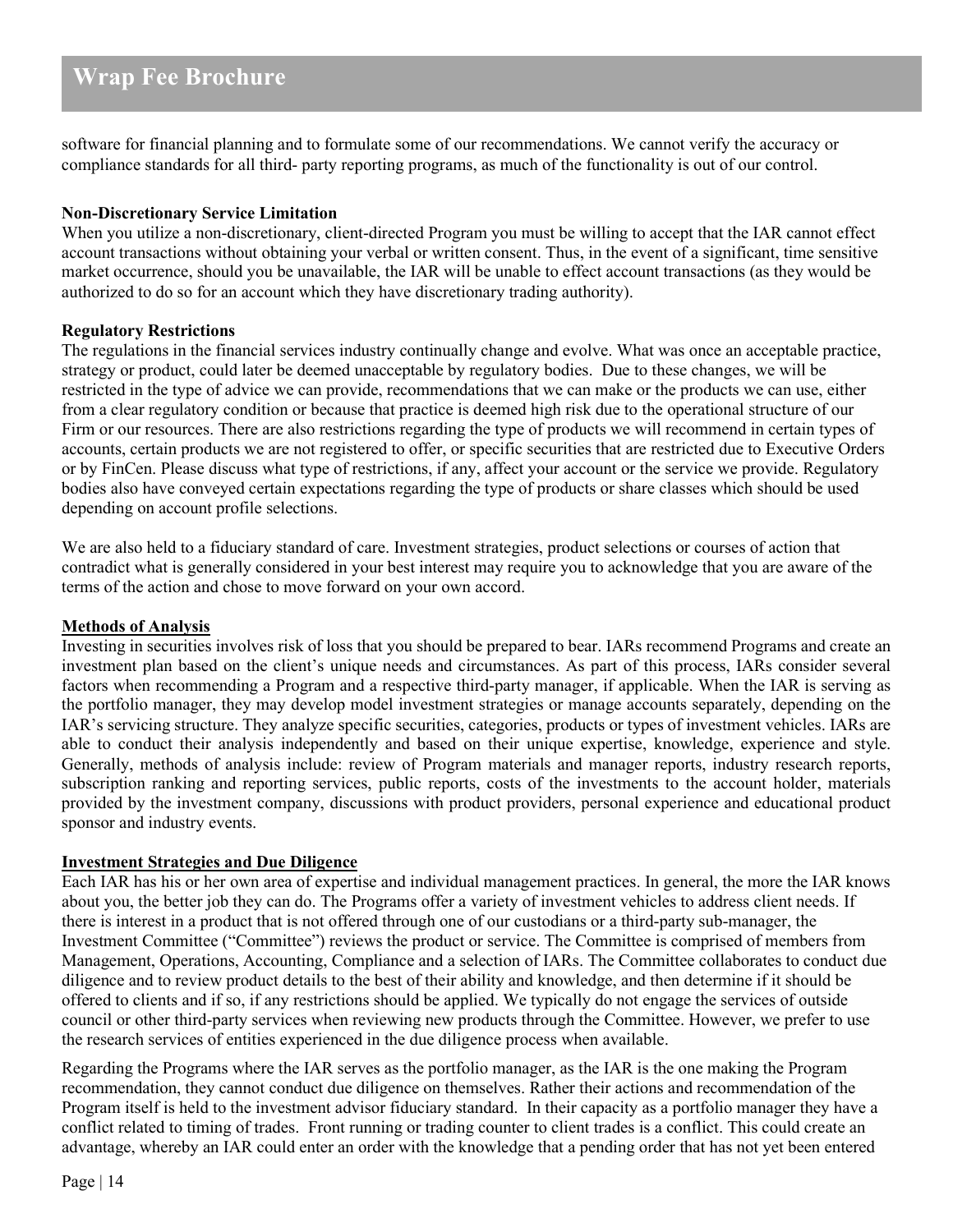or executed and thus may affect the market price of the security in question for themselves or other related clients. To mitigate and manage this conflict, XML employs the following practice through a Code of Ethics, which sets forth certain minimum expectations for IARs trading in Programs. As detailed in this Code, IARs cannot engage in front running or trading to create an advantage on their behalf or of any other client or other person. We are committed to maintaining the highest standards of professional conduct and ethics in order to discharge our obligations to our clients, to protect our business reputation, and to avoid even the appearance of impropriety in our investment activities on behalf of clients. We have supervision controls in place to prevent and monitor this behavior such a trade monitoring system which alerts principals for discrepancies in pricing and block trading practices to average price a trade across multiple accounts. All access personnel, regardless of role, are expected to conduct the Firm's business in full compliance with both the letter and the spirit of the Code, and any other Firm policies and procedures applicable.

#### **Performance Based Fee**

XML does not charge performance-based fees (fees based on a share of capital gains or capital appreciation of the assets of a client).

### **Voting Client Securities**

XML does not accept the authority to vote your respective securities proxies on your behalf. Investors receive proxies directly from the financial institutions. You may contact XML at the contact information on the cover of this brochure with questions about any such issuer solicitations.

### **Common Risks for Consideration**

Different types of investments involve varying degrees of risk. It should not be assumed that future performance of any specific investment or investment strategy, including the investments and/or investment strategies recommended by XML or an IAR, will be profitable or equal to any specific performance level. Below are common risks, but do not address all risks. Risks are evolving and will vary outside our control or foresight.

#### *Capital Risk*

Capital risk is one of the most basic, fundamental risks of investing; it is the risk that you may lose 100 percent of your money. All investments carry some form of risk and the loss of capital is generally a risk for any investment instrument.

#### *Credit Risk*

Credit risk can be a factor in situations where an investment's performance relies on a borrower's repayment of borrowed funds. With credit risk, a client can experience a loss or unfavorable performance if a borrower does not repay the borrowed funds as expected or required. Investment holdings that involve forms of indebtedness (i.e. borrowed funds) are subject to credit risk.

#### *COVID-19 Uncertainty*

In March 2020, the World Health Organization (WHO) declared COVID-19 a global pandemic. This pandemic event has resulted in significant business disruption and uncertainty in both global and U.S. markets. Business and consumer behavior have changed in response to state and federal orders and guidelines. What behaviors have changed for good and what are likely to revert to pre-pandemic norms is unknown. The world is still living in this pandemic and the effects of COVID are uncertain at this time both for the short-term and long-term outlook.

#### *Currency Risk*

Fluctuations in the value of the currency in which your investment is denominated may affect the value of your investment and thus, your investment may be worth more or less in the future. All currency is subject to swings in valuation and thus, regardless of the currency denomination of any particular investment owned, currency risk is a realistic risk measure. Currency risk is generally a much larger factor for investment instruments denominated in currencies other than the most widely used currencies (U.S. dollar, British pound, Euro, Japanese yen, etc.).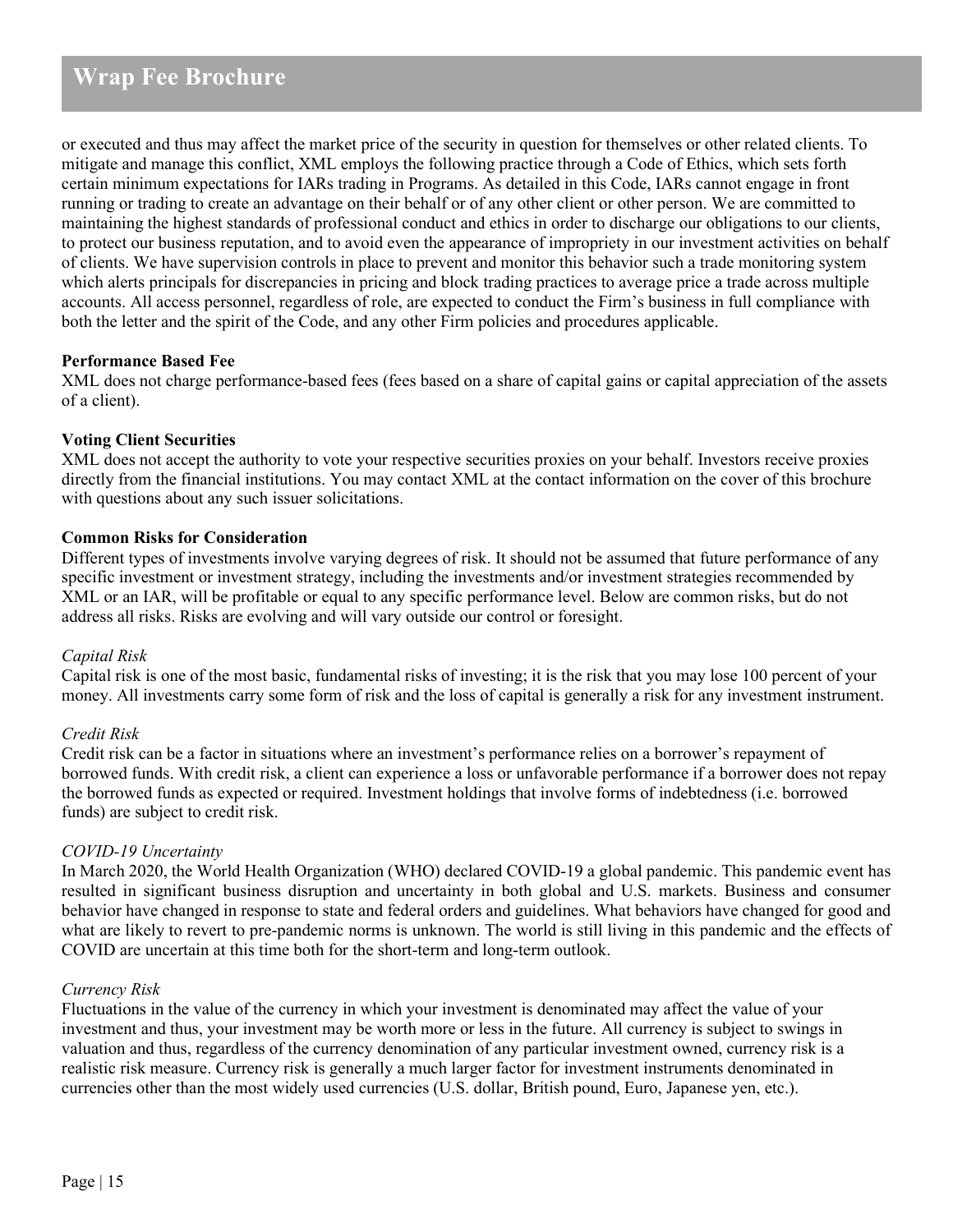### *Economic Risk*

The prevailing economic environment is important to the health of all businesses. Some companies, however, are more sensitive to changes in the domestic or global economy than others. These types of companies are often referred to as cyclical businesses. Countries in which a large portion of businesses are in cyclical industries are thus also very economically sensitive and carry a higher amount of economic risk. If an investment is issued by a party located in a country that experiences wide swings from an economic standpoint or in situations where certain elements of an investment instrument are dependent on dealings in such countries, the investment instrument will generally be subject to a higher level of economic risk.

#### *Financial Risk*

Financial risk is represented by internal disruptions within an investment or the issuer of an investment that can lead to unfavorable performance of the investment. Examples of financial risk can be found in cases like Lehman Brothers and Enron or many of the "dot com" companies that were caught up in a period of extraordinary market valuations that were not based on solid financial footings of the companies.

#### *Higher Trading Costs*

For any investment or strategy that involves active or frequent trading, you may experience higher than usual transaction-related costs. Higher transaction-related costs can negatively affect overall investment performance.

#### *Inflation Risk*

Inflation risk involves the concern that in the future, your investment or proceeds from your investment will not be worth what they are today. Throughout time, the prices of resources and end-user products generally increase and thus, the same general goods and products today will likely be more expensive in the future. The longer an investment is held, the greater the chance that the proceeds from that investment will be worth less in the future than what they are today. Said another way, a dollar tomorrow will likely get you less than what it can today.

#### *Interest Rate Risk*

Certain investments involve the payment of a fixed or variable rate of interest to the investment holder. Once a client has acquired the rights to an investment that pays a particular rate (fixed or variable) of interest, changes in overall interest rates in the market could affect the value of the interest-paying investment(s) they hold. In general, changes in prevailing interest rates will have an inverse relationship to the value of existing, interest paying investments. In other words, as interest rates move up, the value of an instrument paying a particular rate (fixed or variable) of interest will go down. Likewise, the reverse is generally true as well.

#### *Legal/Regulatory Risk*

Certain investments or the issuers of investments may be affected by changes in state or federal laws or in the prevailing regulatory framework under which the investment instrument or its issuer is regulated. Changes in the regulatory environment or tax laws can affect the performance of certain investments or issuers of those investments and thus, can have a negative impact on the overall performance of such investments.

#### *Leveraged Exchange Traded Funds ("Leveraged ETFs")*

Because the effects of leverage are compounded over time with leveraged ETFs, the long-term returns generated by these ETFs do not simply mirror the returns of the index or asset class they are designed to track. Periods of volatility can cause leveraged ETFs to severely underperform relative to the asset or index they track. Leveraged ETFs amplify daily returns and can help traders generate outsized returns and hedge against potential losses. A leveraged ETF's amplified daily returns can trigger steep losses in short periods of time, and a leveraged ETF can lose most or all of its value. Shares of leveraged ETFs are traded in the open market like a stock. Some leveraged ETFs are not heavily traded, meaning that your ability to buy or sell shares in a leveraged fund may be constrained. Investing in a leveraged ETF can confer indirect exposure to derivatives contracts. Because they utilize derivatives to boost returns, leveraged ETFs are less likely to closely track the underlying index or asset.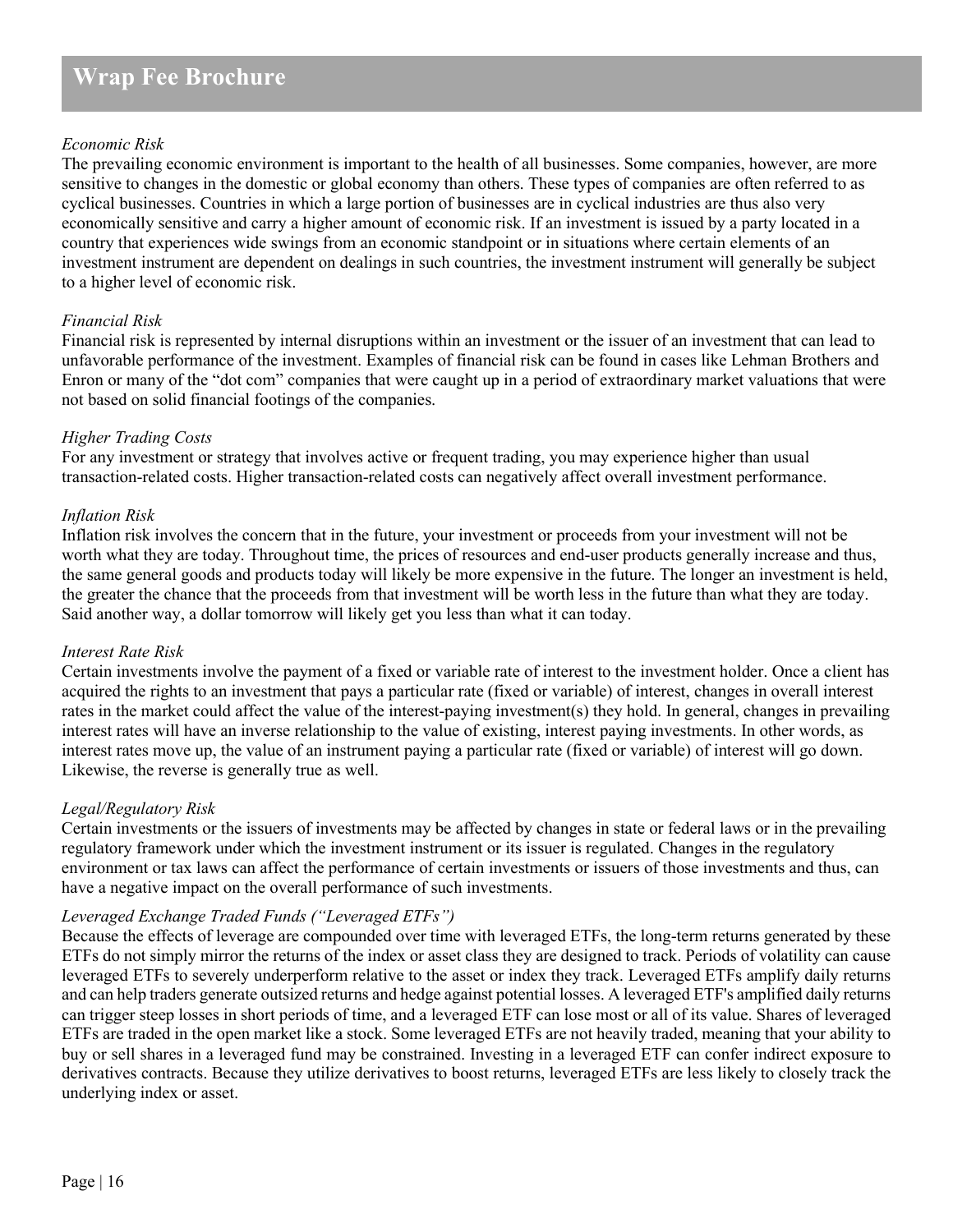# *Liquidity Risk*

Certain assets may not be readily converted into cash or may have a very limited market in which they trade. Thus, you may experience the risk that your investment or assets within your investment may not be able to be liquidated quickly, thus, extending the period of time by which you may receive the proceeds from your investment. Liquidity risk can also result in unfavorable pricing when exiting (i.e. not being able to quickly get out of an investment before the price drops significantly) a particular investment and therefore, can have a negative impact on investment returns.

## *Margin Risk*

- You can lose more funds than you deposit in a margin account. A decline in value of securities that are purchased on margin require you to provide additional funds to the custodian holding your margin account in order to avoid a forced sale of those securities or other securities in your account.
- The custodian holding your margin account can force the sale of securities in your margin account. If the equity in your account falls below the margin maintenance level required by law or below the custodian's "house" requirement, the custodian can sell the securities in your account to cover the margin deficiency. You will be responsible for any shortfall in the account after such sale.
- Securities can be sold without contacting you prior to sale. Some clients mistakenly believe they must be contacted before a margin call becomes valid and that securities in their accounts cannot be liquidated to meet the call unless they have been contacted ahead of time. Most firms will attempt to notify you of margin calls; however, they are not required to do so. Even if the custodian has contacted you to provide a specific date by which you can meet a margin call, the custodian can still take necessary steps to protect its financial interests, including immediately selling the securities without notice to you.
- Unless you promptly respond to a notice call and direct your IAR which security to sell, you are not entitled to choose which securities in your margin account are liquidated or sold to meet your margin call. Because the securities are used as collateral for the margin loan, the custodian of your account has the right to decide which securities to sell in order to protect its interests.
- The custodian can increase its "house" maintenance requirements at any time and is not required to provide you with advance, written notice. These changes in policy can take effect immediately and may result in the issuance of a margin maintenance call. Your failure to satisfy this call may cause a forced liquidation in your account.
- You are not entitled to an extension of time on a margin call. While an extension of time to meet margin requirements may be available to clients under certain conditions, a client does not have the right to the extension.
- **Refer to the Margin Disclosure Statement provided by the BD at** [https://www.xmlfg.com/brokerage](https://www.xmlfg.com/brokerage-services/)[services/](https://www.xmlfg.com/brokerage-services/)

#### *Market Risk*

The market value of an investment will fluctuate as a result of the occurrence of the natural economic forces of supply and demand on that investment, its particular industry or sector, or the market as a whole. Market risk may affect a single issuer, industry or sector of the economy or may affect the market as a whole. Market risk can affect any investment, or the underlying assets or other instruments held by or traded within that investment instrument.

#### *Operational Risk*

Operational risk can be experienced when an issuer of an investment product is unable to carry out the business it has planned to execute. Operational risk can be experienced as a result of human failure, operational inefficiencies, system failures, or the failure of other processes critical to the business operations of the issuer or counter party to the investment.

# *Past Performance*

Charting and technical analysis are often used interchangeably. Technical analysis generally attempts to forecast an investment's future potential by analyzing its past performance and other related statistics. In particular, technical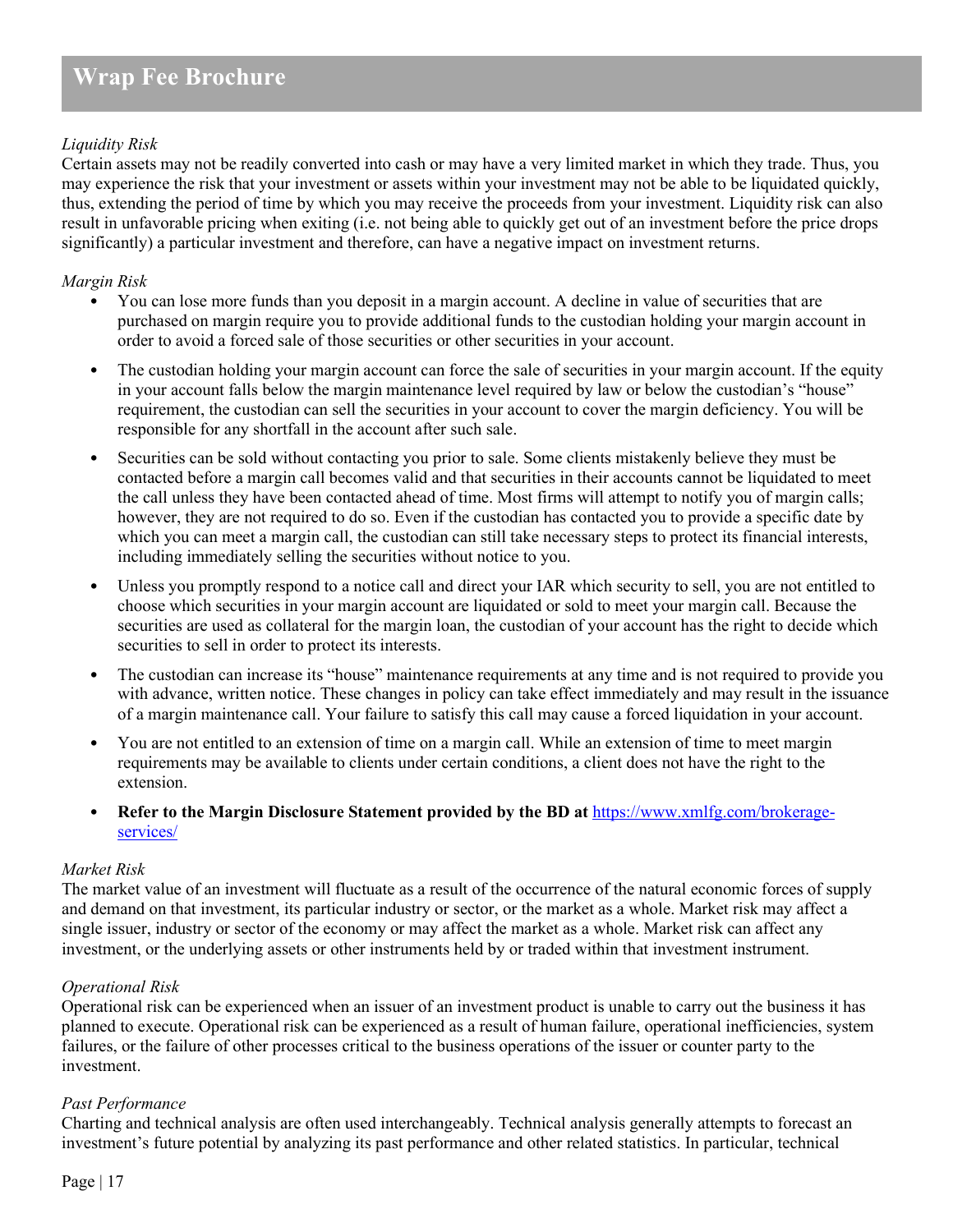analysis frequently involves an evaluation of historical pricing and volume of a particular security for the purpose of forecasting where future price and volume figures may go. As with any investment analysis method, technical analysis runs the risk of not knowing the future and thus, clients should realize that even the most diligent and thorough technical analysis cannot predict or guarantee the future performance of any particular investment instrument or issuer.

#### *Strategy Risk*

There is no guarantee that the investment strategies discussed in this document will work under all market conditions and you should evaluate your ability to maintain any investment you are considering in light of your own investment time horizon. Investments are subject to risk, including possible loss of principal.

#### *Structured Notes*

A structured note is a hybrid security. It combines the features of multiple different financial products into one. They combine bonds and additional investments to offer the features of both debt assets and investment assets. Structured notes aren't direct investments, but rather they're derivatives. This means they track the value of another product. The return on a structured note depends on the issuer repaying the underlying bond and paying a premium based on the linked asset. Despite their unique ability to combine safety with returns, structured notes have plenty of risk. Here are a few reasons to exercise caution with structured notes:

Apparent Security -The bond component of a structured note can make this product seem more secure than it actually is. The bond portion of many structured notes might guarantee only a portion of your money back. It might also guarantee just a base return if the rest of the investment goes well.

Market Risk- The derivative portion of structured notes are exposed to the risk of whatever market they are tied to. Your return comes entirely from investment performance. Your principal may be in the balance as well. All investment carries risk. Linking the note to more speculative or exotic products can magnify that risk significantly.

Complexity - commodity futures and foreign currency bundles can be extremely complex.

Liquidity and Call Provisions - Your money is locked up in a structured note until the bond matures. There may not be a market to resell a structured note. However, the bond issuer can include a call provision that recalls the structured note before maturity if it's losing money. You can then lose your money if the derivative portion performs poorly. If that derivative performs well, the issuer can recall the note before you are able to collect a return.

#### *Investment-specific Risks*

There is no single type of investment instrument that one can predominantly recommend, however, please be mindful that all investments carry some form and degree of risk. Certain types of investments carry greater types and levels of risk than others and clients should make sure that they fully understand not only the investment product itself but also the inherent risk factors associated with such products.

#### *Risks Related to Options*

• *Call Options*. The seller (writer) of a call option which is covered (i.e., the writer holds the underlying security) assumes the risk of a decline in the market price of the underlying security below the purchase price of the underlying security less the premium received, and gives up the opportunity for gain on the underlying security above the exercise price of the option. The seller of an uncovered call option assumes the risk of a theoretically unlimited increase in the market price of the underlying security above the exercise price of the option. The securities necessary to satisfy the exercise of an uncovered call option may be unavailable for purchase, except at much higher prices, thereby reducing or eliminating the value of the premium. Purchasing securities to cover the exercise of an uncovered call option can cause the price of the Securities to increase, thereby exacerbating the loss. The buyer of a call option assumes the risk of losing its entire premium investment in the call option.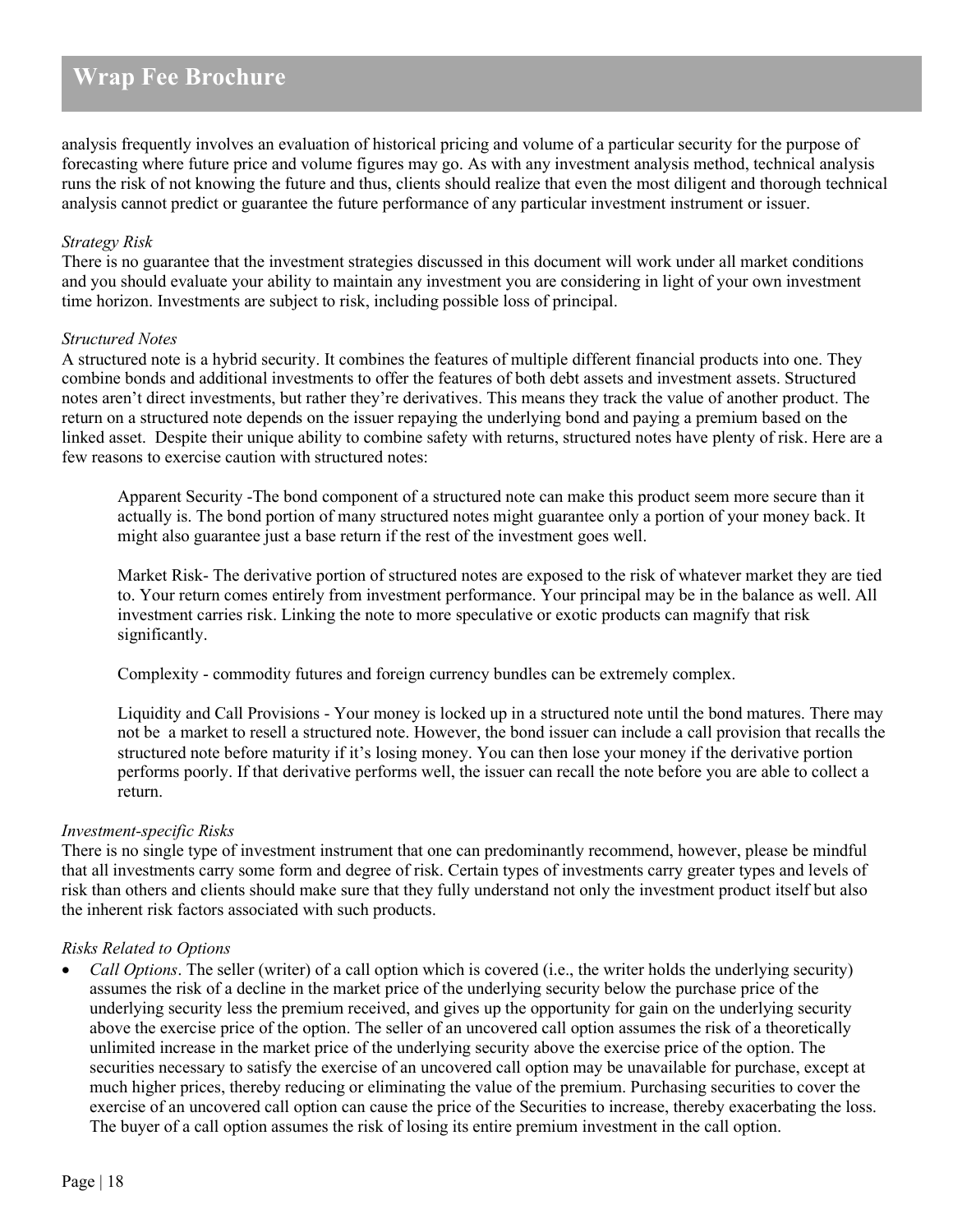• *Put Options.* The seller (writer) of a put option which is covered (i.e., the writer has a short position in the underlying security) assumes the risk of an increase in the market price of the underlying security above the sales price (in establishing the short position) of the underlying security plus the premium received, and gives up the opportunity for gain on the underlying security if the market price falls below the exercise price of the option. The seller of an uncovered put option assumes the risk of a decline in the market price of the underlying security below the exercise price of the option. The buyer of a put option assumes the risk of losing its entire investment in the put option.

- *Index or Index Options.* The value of an index or index option fluctuates with changes in the market values of the assets included in the index. Because the value of an index or index option depends upon movements in the level of the index rather than the price of a particular asset, whether the investor will realize appreciation or depreciation from the purchase or writing of options on indices depends upon movements in the level of instrument prices in the assets generally or, in the case of certain indices, in an industry or market segment, rather than movements in the price of particular assets.
- *Time Decay* All options have some kind of time value factored into them, and typically the longer they have until expiration the higher that time value is. Therefore, options will always be losing some of their value as time goes on. Of course, this doesn't mean that they always go down in value, but time decay can negatively impact the value of any option that is held onto.
- *Liquidity* Because there are so many different types of options, it's quite possible that any particular option might only be traded in very low volume. This can make it difficult to make the required trades at the right prices.

**[The Characteristics and Risks of Standardized Options](https://www.theocc.com/Company-Information/Documents-and-Archives/Publications) booklet and supplements are written and published by The Options Clearing Corporation and must be provided to an investor prior to buying or selling options contracts. This booklet explains the purposes and risks of options transactions. You are encouraged to learn more about options at http://www.cboe.com.** The booklet and supplements are offered free of charge and are available by asking your IAR or contact us at  $info@xmlfg.com$ . We encourage clients to read this booklet if they wish to use options. It would be nice to know that a consumer or client is reading this and has questions.

#### *Independent Managers*

XML reviews the use of certain Independent Managers on behalf of clients. The performance of those assets managed by Independent Managers will depend to a great extent on the Independent Managers' ability to successfully implement their investment strategies. XML is limited in the due diligence it can perform on Independent Managers and cannot verify the information provided by these managers.

# *Mutual Funds and ETFs*

An investment in a mutual fund or ETF involves risk, including the loss of principal. Mutual fund and ETF shareholders are necessarily subject to the risks stemming from the individual issuers of the fund's underlying portfolio securities. Such shareholders are also liable for taxes on any fund-level capital gains, as mutual funds and ETFs are required by law to distribute capital gains in the event they sell securities for a profit that cannot be offset by a corresponding loss. Shares of mutual funds are generally distributed and redeemed on an ongoing basis by the fund itself or a broker acting on its behalf. The trading price at which a share is transacted is equal to a funds stated daily per share net asset value ("NAV"), plus any shareholders fees (*e.g*., sales loads, purchase fees, redemption fees). The Firm may invest in closedend mutual funds where the actual NAV fluctuates with intraday changes to the market value of the fund's holdings. The trading prices of a closed-end mutual fund's shares may differ significantly from the NAV during periods of market volatility, which may, among other factors, lead to the closed-end mutual fund's shares trading at a premium or discount to actual NAV. Shares of ETFs are listed on securities exchanges and transacted at negotiated prices in the secondary market. Generally, ETF shares trade at or near their most recent NAV, which is generally calculated at least once daily for index-based ETFs and potentially more frequently for actively managed ETFs. However, certain inefficiencies may cause the shares to trade at a premium or discount to their pro rata NAV. There is also no guarantee that an active secondary market for such shares will develop or continue to exist. Generally, an ETF only redeems shares when aggregated as creation units (usually 20,000 shares or more). Therefore, if a liquid secondary market ceases to exist for shares of a particular ETF, a shareholder may have no way to dispose of such shares. Mutual Funds and ETFS that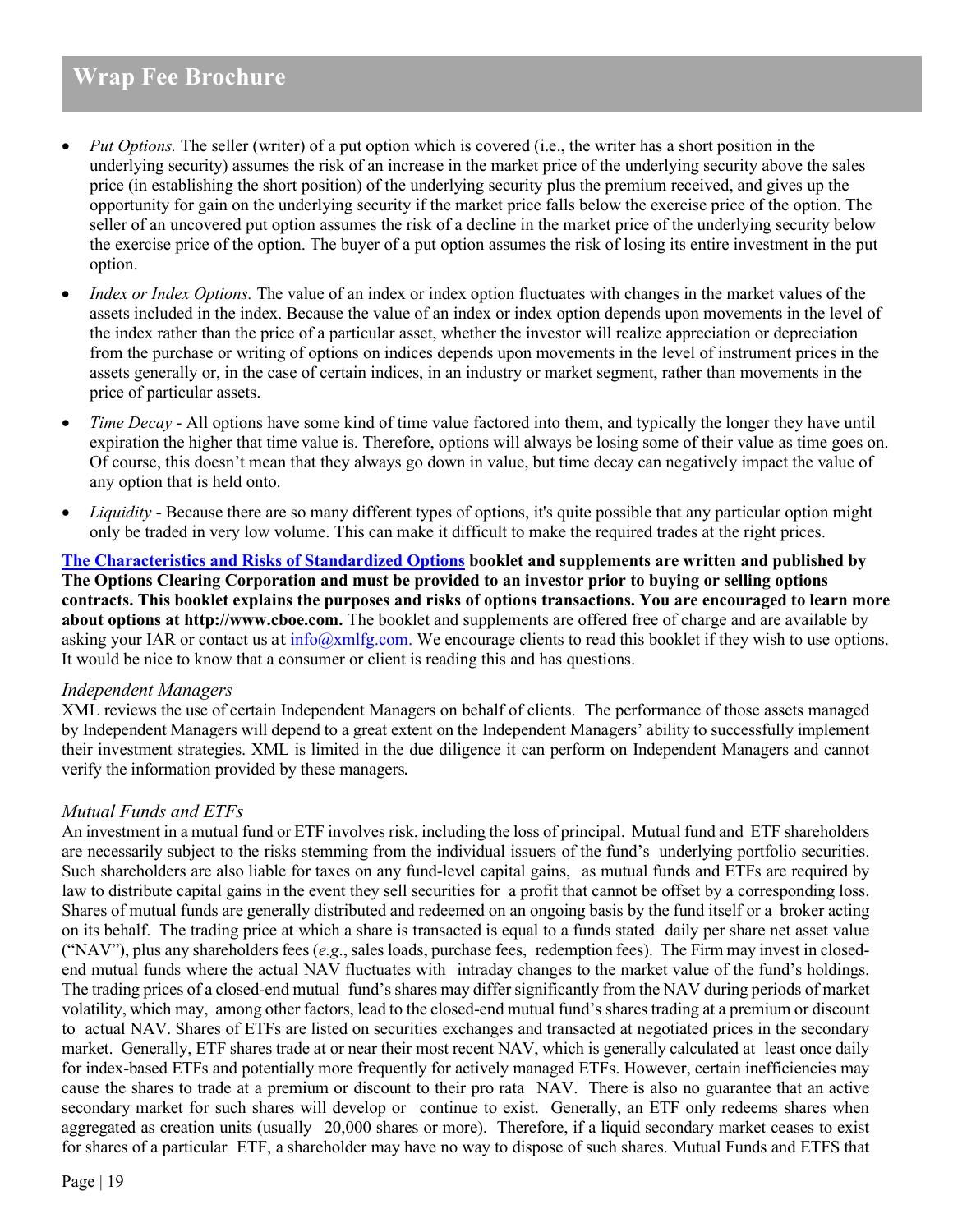employ alternative strategies such as long/short investment management, or the management of leveraged positions through derivatives involve a higher risk of volatility and loss of principal. *Refer to the Leveraged ETF content above.*

#### *Cybersecurity*

The Firm's computer systems, networks and devices used by us to carry out routine business operations employ a variety of protections designed to prevent damage or interruption from computer viruses, network failures, computer and telecommunication failures, infiltration by unauthorized persons and security breaches. Despite the various protections utilized, systems, networks, or devices potentially can be breached. A client could be negatively impacted as a result of a cybersecurity breach. Cybersecurity breaches can include unauthorized access to systems, networks or devices; infection from computer viruses or other malicious software code; and attacks that shut down, disable, slow, or otherwise disrupt operations, business processes, or website access or functionality. Cybersecurity breaches cause disruptions and impact business operations, potentially resulting in financial losses to a client; impediments to trading; the inability by us and other service providers to transact business; violations of applicable privacy and other laws; regulatory fines, penalties, reputational damage, reimbursement or other compensation costs or additional compliance costs; as well as the inadvertent release of confidential information. Similar adverse consequences could result from cybersecurity breaches affecting issuers of securities in which a client invests, governmental and other regulatory authorities, exchange and other financial market operators, banks, brokers, dealers and other financial institutions or parties. In addition, substantial costs are incurred by these entities in order to prevent breaches in the first place.

#### *Unpredictable Social Media and Crowd Influence*

There is a very real and unpredictable element an affect that crowd decisions and coordinated efforts can have on specific investments or strategies. These unpredictable forces can have a significant effect on any one investment, causing the value to either increase or decrease sharply. A simple tweet or comment from a celebrity or influential figure can have an effect on the respective securities' pricing or can sway a public opinion of a company. The use of social media channels has shown to have the ability to amplify the opinions of a few and quickly spread those opinions, whether accurate or not, to the masses on a national and even global scale.

# <span id="page-19-0"></span>**Item 7 – Client Information Provided to Portfolio Managers**

In order to serve our clients and conduct day-to-day services with product vendors, we need to share non-public personal information in the normal conduct of our business with affiliates and with companies not affiliated with us. Updated client information received by us is shared in a timely manner with outside vendors as necessary. These updates are often provided daily. We need to share a client's personal information in order to process transactions, maintain accounts(s), and offer our products and services. This sharing allows us to provide better and more complete financial advice and comply with legal and regulatory requirements. When we share information with companies not affiliated with us who are under contract to perform services on our behalf, such as vendors that conducting auditing services or provide services directly related to an account's relationship with us, our agreements with these companies require that they keep client information confidential and not use such information for any unrelated purpose or they have privacy policies that restrict how they use the information visible to them. We share non-public personal information if required to respond to court orders, regulatory inquiries, or legal investigations. Please refer to our privacy policy on [https://www.xmlfg.com/disclosures/.](https://www.xmlfg.com/disclosures/)

# <span id="page-19-1"></span>**Item 8 – Client Contact with Portfolio Managers**

Your primary contact for information and consultation regarding your account(s) is your IAR. In certain instances, your IAR will coordinate a response with a third-party Portfolio Manager (if applicable) or arrange for you to consult directly with a third-party Portfolio Manager.

<span id="page-19-2"></span>**Item 9 – Additional Information** 

<span id="page-19-3"></span>**Disciplinary Information**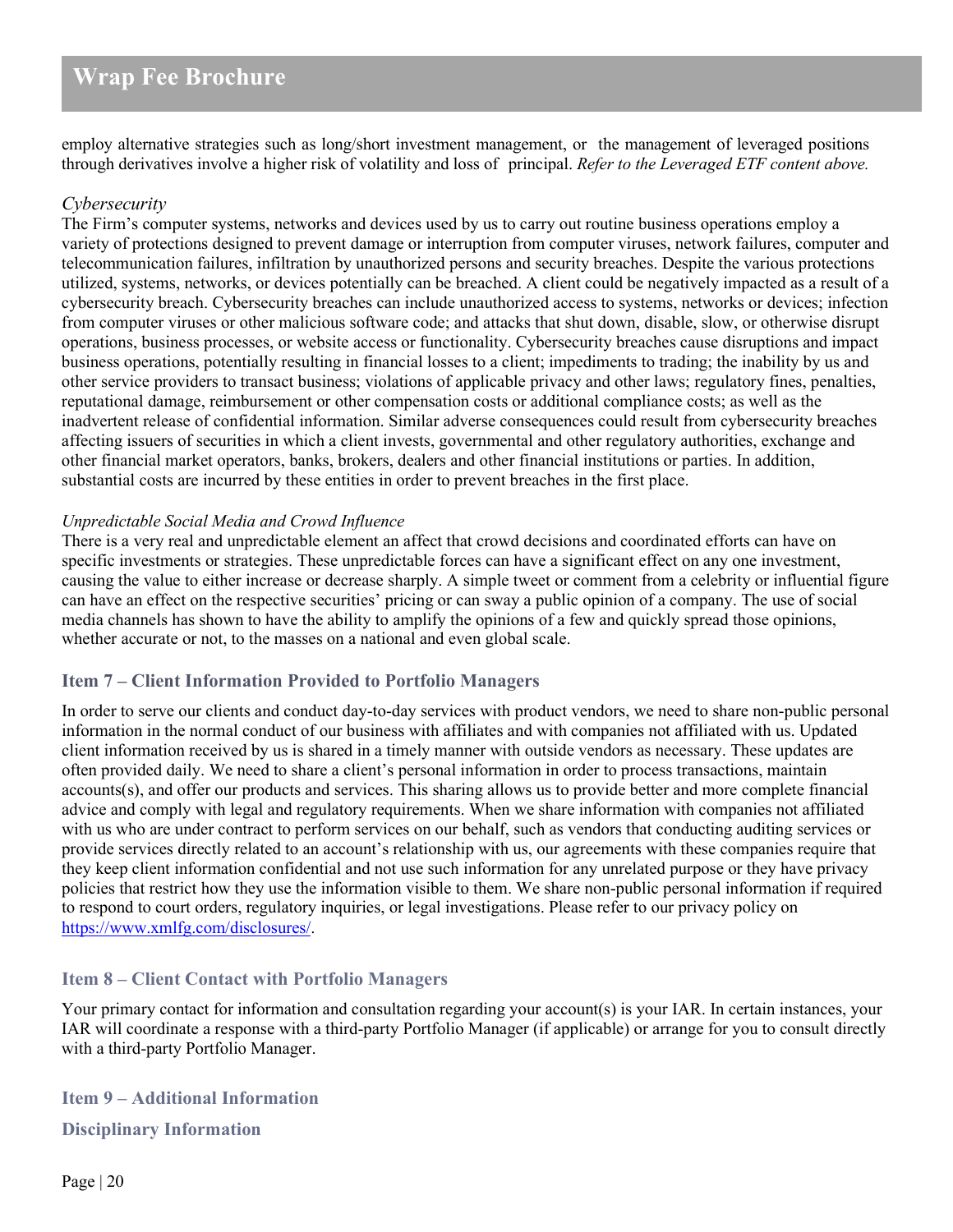Registered investment advisers are required to disclose all material facts regarding any legal or disciplinary events that would be material to your evaluation or the integrity of adviser's management. XML has no information applicable to this Item.

# <span id="page-20-0"></span>**Other Financial Industry Activities and Industry Affiliations**

#### **Broker/Dealer** (affiliated entity)

The BD is a fully disclosed, introducing broker-dealer. The IAR servicing your Programs are also registered with various states as a broker agent through the BD. Broker agents are only allowed to conduct securities transactions for residents of states in which they and the BD are registered or where an exemption from registration exists. Broker agents are eligible to receive transaction and trailing compensation in the form of commissions for effecting transactions in brokerage accounts, for conducting analysis in recommending commission-based products such as open-end mutual fund with share classes offering sales loads or 12b-1 fees, selling insurance-based securities products, and subscriptionbased investments.

IARs are prohibited from receiving brokerage commission compensation and investment advisory fee compensation on the same assets. The situation can occur when it would be advantageous for a client to hold a brokerage/commission position in a Program account, as allowed by the Program. The Asset Advisor and PIM Programs enable clients, as allowed by the Clearing Firm, to hold positions such as open-end mutual fund share classes with sales loads and 12b-1 fees, or other Ineligible Assets. Ineligible Assets are coded by the Clearing Firm as a Non-Program asset and are excluded from the performance reporting and billable asset value of the Program Fee calculation. Other Programs managed by a third-party manager prohibit holding positions not selected by the Program portfolio manager.

### *Fee based/advisory or Commission/brokerage?*

IARs offering these Programs are also broker agents with the BD. They are able to offer both brokerage and investment advisory services. Which is better is a complicated question and in the industry and there are passionate opinions for both sides. There are firms that either offer both or one or the other separately. What it comes down to however is what you feel comfortable with We have a client-focused approach that is designed to serve you. The IAR's also must structure their business to be able to service and support the clients they accept and within XML's capability and business relationships as well as their own capabilities. We cannot be all things to all people. Therefore, it is important to weigh the pros and cons of the value you seek from professional services and how you will pay for those services.

You should discuss the type of needs you have and the investment plan you wish to establish with the IAR. For some situations, one fee structure and arrangement would be more appropriate or more cost effective over the other (fee based vs. brokerage). For example: An investor in the accumulating stage of their life who really doesn't have planning needs and a 'buy and hold' objective likely would have lower expenses if they established a brokerage account where they pay a mutual fund sales load and custodial transactional costs on trades in that account. The expectation is that servicing needs are 'point in time' and at time of sale based, no monitoring is needed, trading should be minimal, thus a lower cost over all to the client. However, if a client wishes to utilize financial planning services, distribution strategies, ongoing investment discussions and monitoring, rebalancing of investments and periodic changes, a fee-based/advisory structure would be the generally accepted method of service.

# **Insurance Agency** (affiliated entity)

The BD is also an insurance agency. Many IARs are also licensed insurance agents. The insurance agents can offer insurance products and are eligible to receive compensation for products sold or receive residual compensation when assigned to them via a change of agent. The insurance commissions received are in addition to trading commissions or investment advisor fees earned as part of any other service at the BD or XML.

The recommendation that a client purchase an insurance product presents a financial conflict of interest, as the receipt of commission compensation provides an incentive to recommend products based on financial gain. However, it is part of our culture and policies that a recommendation should be based on the needs and best interest for the client, not on the financial incentive of the firm or financial professional. Insurance recommendations are based on a point in time, with the facts and circumstances known at the time. You are not under any obligation to purchase a security or insurance product from the BD and/or its agents. You can purchase securities and insurance products through another, nonaffiliated broker-dealer and/or insurance agency.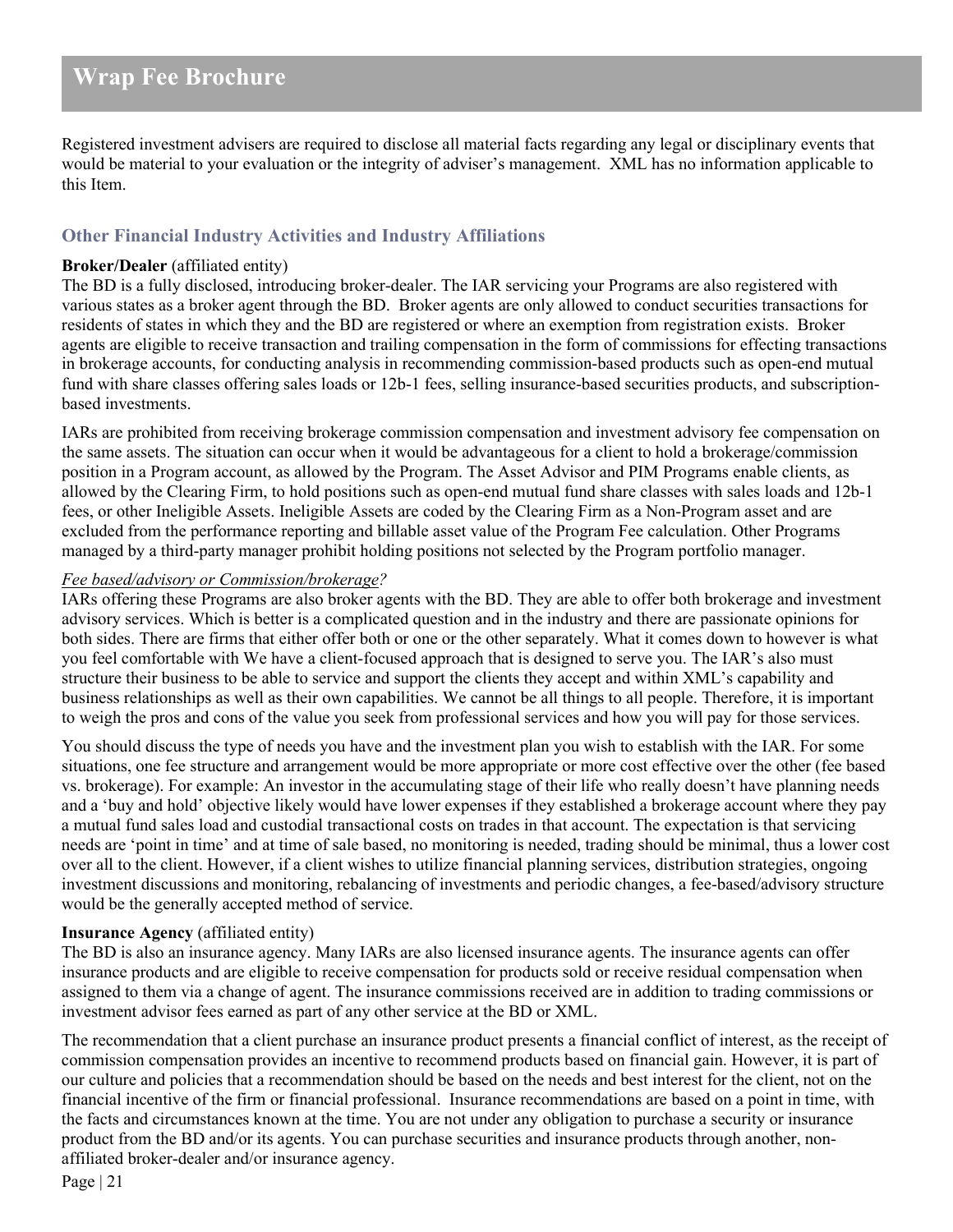## **Continuing Education Provider (affiliated entity)**

The BD has the ability to offer continuing education seminars for certified public accountants ("CPAs"). Educational presentations that comply with the applicable state criteria could be held for CPAs attendance and qualify for the respective number of continuing education credits toward their CPA designation. The BD does not charge a fee for these services. CPAs may feel inclined to refer their clients to XML or the BD for services. However, the CPA would not be compensated with a referral fee.

## **Industry Affiliations**

XML and the BD are part of the Focus Financial Partners, LLC ("Focus LLC") partnership. Specifically, XML and the BD are wholly owned subsidiaries of Focus Operating, LLC ("Focus Operating"), which is a wholly-owned subsidiary of Focus LLC. Focus Financial Partners Inc. ("Focus Inc.") is the sole managing member of Focus LLC and is a public company traded on the NASDAQ Global Select Market, symbol FOCS. Focus Inc. owns approximately two-thirds of the economic interests in Focus LLC.

Focus Inc. has no single 25% or greater shareholder. Focus Inc. is the managing member of Focus LLC and has 100% of its governance rights. Accordingly, all governance is through the voting rights and Board at Focus Inc. As of June 30, 2021, investment vehicles affiliated with Stone Point Capital, LLC ("Stone Point") had an approximately 22% voting interest in Focus Inc. and Stone Point had the right to designate two of eight directors on the Focus Inc. Board.

Focus LLC also owns other registered investment advisers, broker-dealers, pension consultants, insurance firms, business managers and other firms (the "Focus Partners"), most of which provide wealth management, benefit consulting and investment consulting services to individuals, families, employers, and institutions. Some Focus Partners also manage or advise limited partnerships, private funds, or investment companies as disclosed on their respective Form ADV.

We do not believe the Focus Partnership presents a conflict of interest with our clients. However, due to this affiliation, we have a limitation in that we are unable to recommend or trade on a discretionary basis the Focus Inc. stock, symbol FOCS. Orders for FOCS must be handled as unsolicited, client-directed trades.

As stated earlier in this Brochure, XML is a wholly owned subsidiary of Focus. Focus is also one of several minority investors in SmartAsset, which seeks to match prospective advisory clients with investment advisers. Focus has one director on SmartAsset's board as well as a board observer. XML's payment of a fee to SmartAsset benefits SmartAsset's investors, including Focus, our parent company.

Pursuant to a management agreement between XML, Focus LLC and BR Financial Associates Management Company, LLC (the "Management Company"), the Management Company has agreed to provide persons to serve as officers and leaders of XML who, in such capacity, are responsible for the management, supervision and oversight of XML. The Management Company does not provide investment advisory services.

# <span id="page-21-0"></span>**Code of Ethics, Participation or Interest in Client Transactions and Personal Trading**

XML has adopted a Code of Ethics in compliance with applicable securities laws ("Code of Ethics") that sets forth the standards of conduct expected of its Supervised Persons. XML's Code of Ethics contains written policies reasonably designed to prevent certain unlawful practices such as the use of material non-public information by the Firm or any of its Supervised Persons, or trading by the Firm or any of its Supervised Persons in a manner that does not place clients' interests first.

The Code of Ethics also requires certain of XML's personnel to report their personal securities holdings and transactions and obtain pre-approval of certain investments (*e.g*., initial public offerings, limited offerings). However, Supervised Persons are permitted to buy or sell securities that they also recommend to clients if done in a fair and equitable manner that is consistent with the Firm's policies and procedures. This Code of Ethics recognizes that some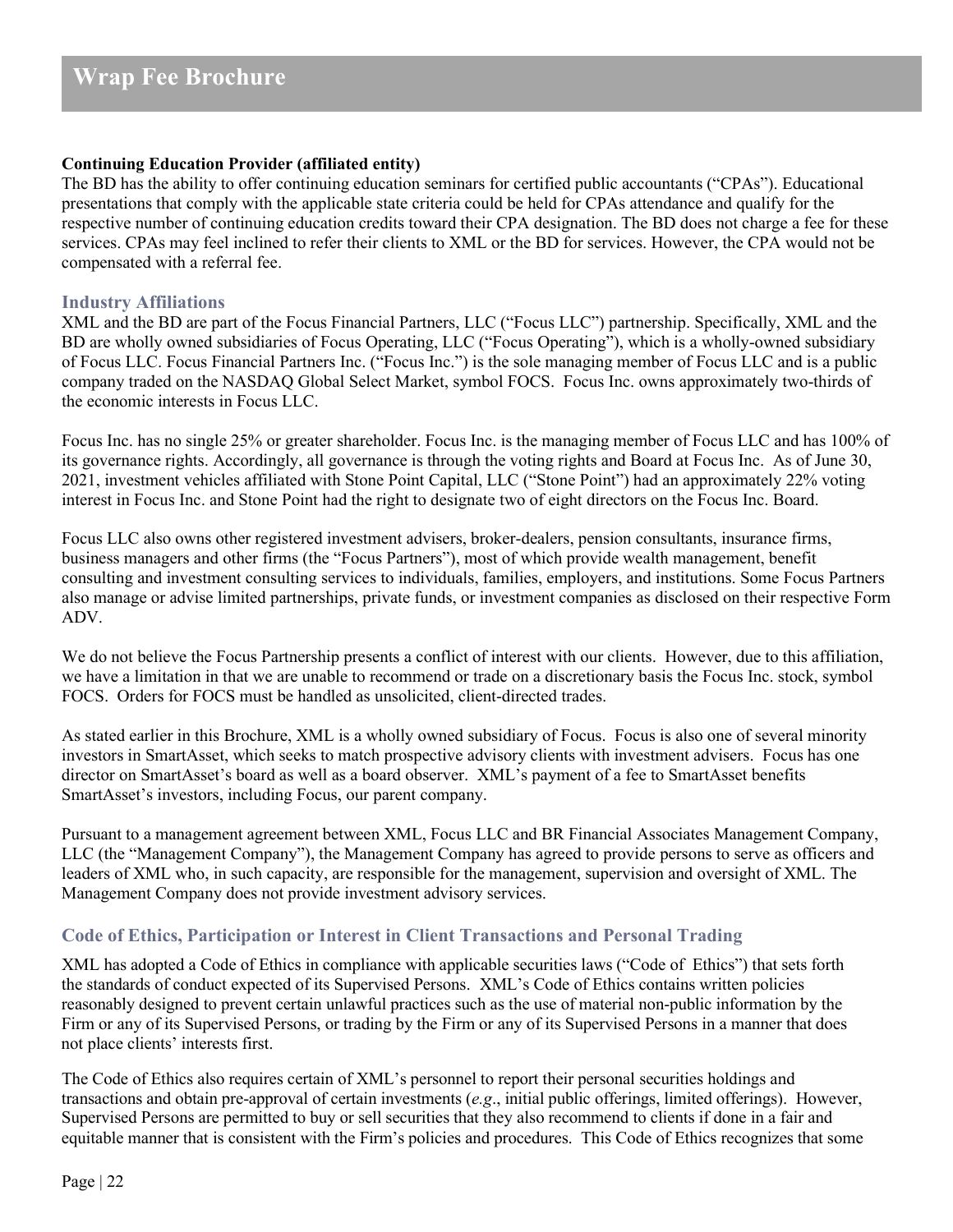securities trade in sufficiently broad markets to permit transactions by certain personnel to be completed without any appreciable impact on the markets of such securities. Therefore, exceptions will be made to the policies stated below.

When the Firm is engaging in or considering a transaction in any security on behalf of a client, no Supervised Person with access to this information may knowingly effect for themselves or for their immediate family (i.e., spouse, minor children and adults living in the same household) a transaction in that security unless:

- If on the same side, the transaction for the client has been completed; if opposite, the transaction can be completed before the client (*Example: Supervised Person is selling, client is buying)*.
- The transaction for the Supervised Person is completed as part of a batch trade with clients and securities pricing is averaged; or
- a decision has been made not to engage in the transaction for the client or the Supervised person.

These requirements are not applicable to transactions in the following securities and instruments: (i) direct obligations of the Government of the United States; (ii) money market instruments, bankers' acceptances, bank certificates of deposit, commercial paper, repurchase agreements and other high quality short-term debt instruments, including repurchase agreements; (iii) shares issued by open end mutual funds or money market funds; and (iv) shares issued by unit investment trusts that are invested exclusively in one or more mutual funds.

IARs manage multiple client accounts and often could be recommending the purchase or sale of a security or buying or selling a security in a client's account where another IARs could be recommending and submitting transactions on the opposite side unbeknownst by each of the IARs. Clients will likely receive varied pricing, either more or less than each other as is characteristic of the market movement, liquidity needs, unsolicited trades and rebalancing of client accounts. The Firm conducts a review of Firm trading logs to identify instances where a Code of Ethics violation has occurred.

Where appropriate, if the Firm is recommending the buy, hold or sell of a security, this will be communicated to all Supervised Persons. If restrictions in trading a security are in place, this will also be communicated to Supervised Persons. Clients and prospective clients may contact  $\frac{info(Qxmlfg.com)}{info(Qxmlfg.com)}$  to request a copy of our Code of Ethics. The Code of Ethics addresses the following topics: prohibited activities, personal securities transactions, outside business activities and gifts. Known or suspected illegal or unethical behavior must be promptly reported to the Firm's designated principal, and no retaliatory action of any kind will be permitted against anyone making such a report, and the Firm's managing partners and officers will strictly enforce this prohibition.

#### **Gifts**

Throughout the year, and especially during the holiday season, mutual fund wholesalers, product sponsors and other vendors send the IARs and/or XML branch offices items such as gift baskets, food items, stationery items or logo company promotional products. Due to industry rules, these must be less than \$100/person in value. Non-logo promotional items are logged and aggregated for review with other sponsorship or gifts by the same company during the year to review for concerns of favoritism or potential conflicts. Typically, gifts are shared with all employees at the office where received.

#### **Wholesaler/product sponsor events and third-party sponsorships**

Mutual fund companies, our custodians, and product wholesalers often hold education opportunities, conferences and inoffice meetings to discuss industry topics and their products and services for Supervised Persons. These meetings are held for the Supervised Persons who are interested in attending. The third-party typically pays for lunch to be brought in for in-office meeting attendees or a restaurant if held outside the office.

On occasion, third-parties will also contribute funds to sponsor client or firm events and contribute a monetary amount towards the direct cost of the event. Sponsorships are disclosed on the respective event materials.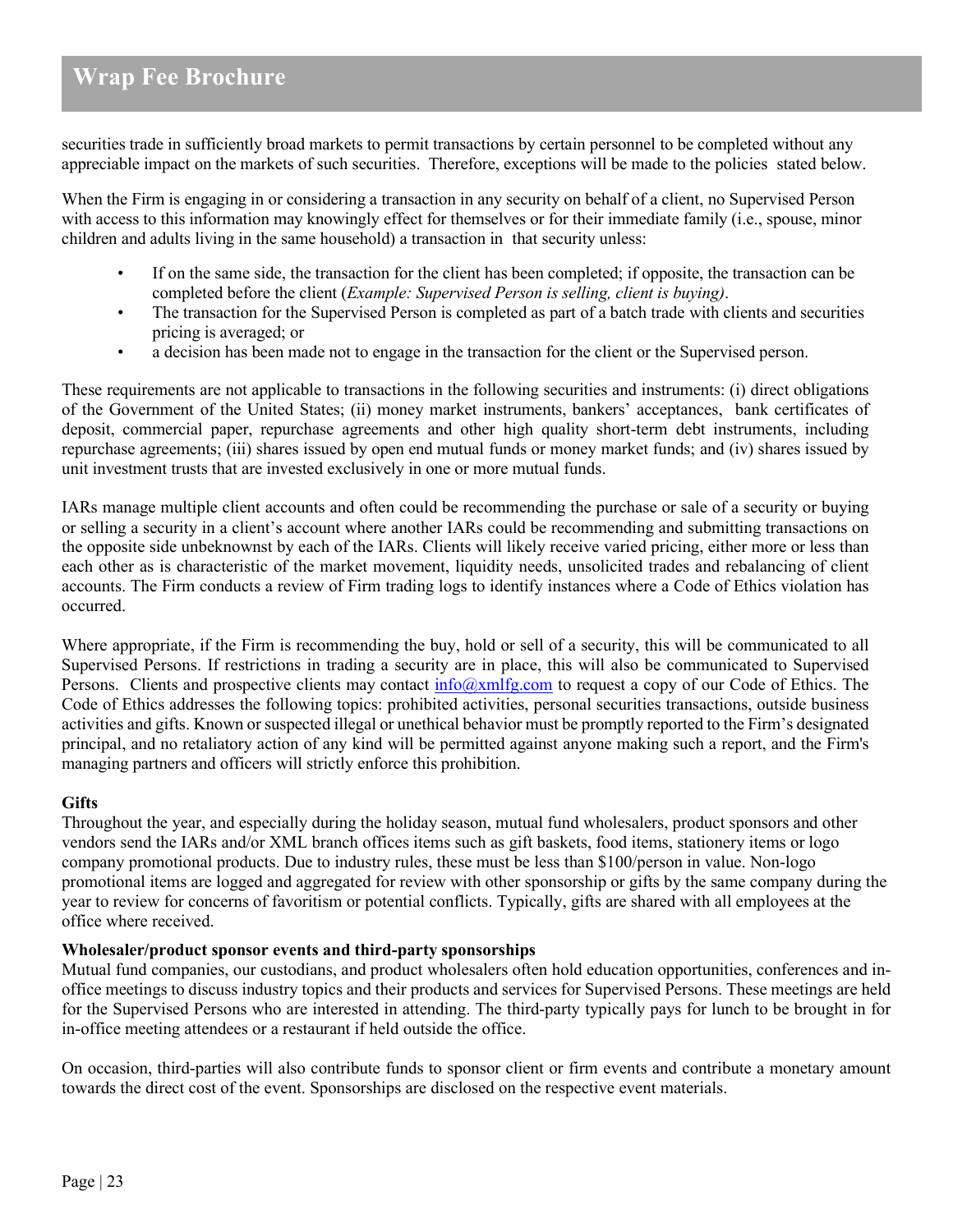Sponsors may also make donations to non-affiliated charitable organizations that a Supervised Person is involved with as a volunteer, provided however that donations would not be considered associated with any XML related business or have the expectation of influence.

Supervised Persons also attend third-party seminars or conferences that are paid by fund companies or product sponsors. Travel and event attendance costs are covered by the product company. All sponsorship requests require prior approval by compliance staff and are logged for tracking purposes to review for potential conflicts of interest. Third-party monetary contributions are monitored at the Firm level to aggregate and review for the appearance of favoritism or questionable activity. Nevertheless, while these measures are in place this could create a conflict of interest in the selection of one investment product over the other. We do not make any commitment of business that we will attribute to one particular product sponsor or third-party. We are not beholden to any one company. Sponsorship funds are not dependent on assets placed with any specific provider or revenue generated by such asset placement. However, the more an IAR learns about the product, the more likely they are to recommend that product, so sponsors could receive an advantage over other similar products.

# **Pre-Clearance Requirement for Certain Securities Transactions and Prohibited Securities Transactions**

IARs are required to abide by Firm policies regarding transactions in securities the Firm deems as Restricted Securities. This includes purchasing certain securities due to an IAR having material and non-public information or an affiliates' activity. XML has policies and monitoring procedures in place with regard to purchasing securities for personal and related accounts, which are incorporated in XML's Code of Ethics and the BD's Written Supervisory and Procedures. A complimentary copy of XML's complete Code of Ethics will be provided upon request by contacting us via the information provided on Item 1.

### **Participation or Interest in Client Transactions, other Client Transactions**

By participating in one of the Programs, you instruct the IAR, or applicable third-party sub-advisor(s), to direct all orders for the purchase and sale of securities through the BD and the Clearing Firm to execute, clear and settle all orders. By directing brokerage to the BD and the Clearing Firm, you may not necessarily receive best execution on each transaction. You may pay higher brokerage fees or other transaction costs or greater spreads, or receive less favorable net prices, on transactions than would otherwise be the case if the IAR had discretion to place orders for the purchase and sale of securities for the account through other broker-dealers. Furthermore, the IAR and sub-advisor(s) submit trades for the same securities for other clients which could be through other broker-dealers ahead of client's trades. By executing non-directed trades ahead of the client's directed trades, the client may receive less favorable executions prices to other clients due to, among other things, market movements. In addition, at times the BD and the sub-advisor(s) may aggregate trades ("Block Trades") to average price trades of its other clients through other broker-dealers for the same securities as those being traded by the sub-advisor(s) through XML for the client. Block Trades typically obtain more favorable prices and brokerage charges than transactions excluded from the Block Trades.

In connection with its affiliation with the BD, XML receives direct and indirect benefits through participation in these Programs, such as receipt of client statements and confirmations, access to research related products and tools, discounts for conference attendance or prepared presentation materials and sales literature.

#### Best Execution

XML is required to take all reasonable steps to obtain the best possible trading result for clients. We consider several factors, including the price, costs, speed, likelihood of execution and settlement, size, nature, confidentiality and any other relevant considerations when executing orders on client's behalf. Best execution does not expressly mean the lowest cost or best price. To comply with best execution obligations, XML evaluates the orders received in the aggregate and periodically assess the execution quality of the various competing markets, trading venues, dealers and the market makers to which the orders are routed for execution. XML does not aggregate client orders at a firm level. Trades are monitored for suitability, as pertaining to the client's goals and risk tolerances. Trades executed through the BD at the Clearing Firm are screened through a trading filtering and alert system. The BD principal either approves, resolves, or cancels/corrects problematic trades. Trades are placed on an individual basis by each IAR. The BD itself does not engage in "block trades" on a principal basis and does not maintain an inventory. IARs will submit a block trade, such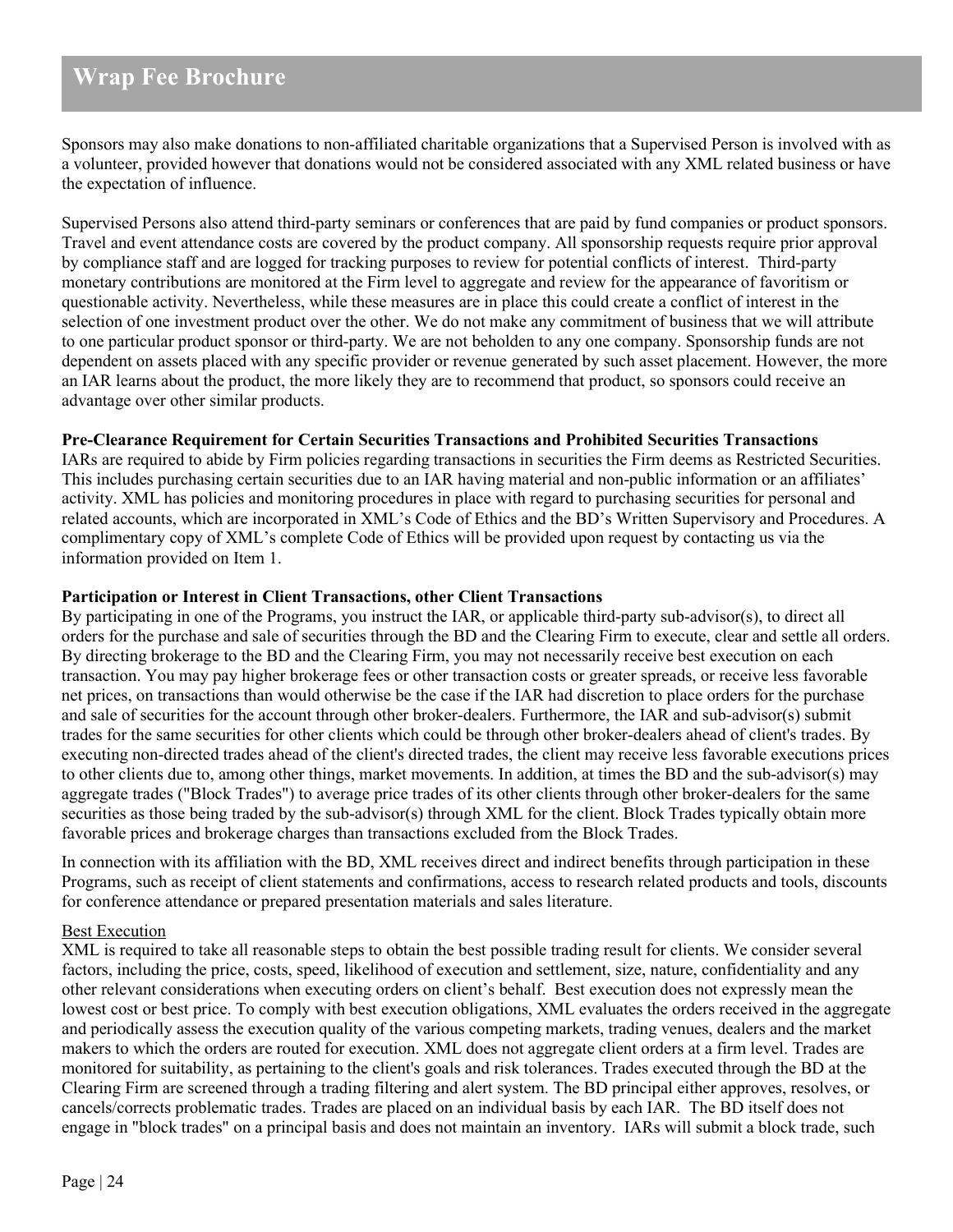as for discretionary programs, whereby multiple clients of the IAR are trading the same security. The executed price is averaged for all accounts.

The securities that are traded for a client are traded in more than one marketplace. Consistent with the overriding principle of best execution and subject to applicable regulatory requirements, we rely on the Clearing Firm's discretion in selecting the market in which to enter your orders. They route client orders for over-the counter and listed equity securities to exchange venues, as appropriate, with best execution being the highest priority. They receive compensation in the form of a per-share cash payment for directing order flow to these market makers. They consider a number of factors when determining where to send client's orders, including execution speed and price, price improvement opportunities, the availability of efficient and reliable order handling systems, the level of service provided, and the cost of executing orders. First Clearing strives to execute all held orders at prices equal to or better than the displayed national bid/offer price, up to the displayed size, at the time of execution. The Disclosures of Order Routing Information, including of Clearing Firm is available on [https://www.wellsfargoclearingservicesllc.com.](https://www.wellsfargoclearingservicesllc.com/)

IARs primarily operate independent of each other, therefore there will be disparity among clients between securities held, strategies implemented, recommendations, approaches to similar situations, and different trading price and execution times. It is possible that at any given time, unbeknownst to each other, one IAR could be recommending a client "buy" while another IAR could be recommending to another client to "sell" the same security. Likewise, thirdparty managers could be buying or selling the same security without knowledge of the activity of the client's investment activity held elsewhere.

An agency cross transaction occurs when an investment adviser acting either as a broker-dealer or through an affiliated broker-dealer executes for a fee a transaction between an advised client and a client of the broker-dealer. If the BD recommends an agency cross transaction it must first disclose to the client in writing the capacity in which it is acting and obtain the client's consent to the transaction.

Where it is determined that restitution is called for or that a trade must be cancelled and/or corrected, all or part of the disputed trade will be placed in the BD's Error Account and corrected accordingly. Any profit resulting from subsequent trade(s) is credited by the Clearing Firm to the BD Error Account. This amount could be applied to offset a loss resulting from another trade correction and can be carried over into the next month. However, trade losses must be promptly covered and credits in the Error Account are not paid out to the BD or XML.

# <span id="page-24-0"></span>**Review of Accounts**

Accounts are reviewed by the IAR on a scheduled and as needed basis with annual or quarterly review conducted to ascertain whether the current asset allocation is consistent with the client's objectives and goals and for other factors as the Firm and/or IAR deem necessary. If you have a significant change in your profile or account objective, you should notify us promptly to update your information and ascertain if your current investment plan is still suitable or if changes need to be made. Likewise, if there are significant market changes or industry occurrences, these could also trigger an investment review.

XML monitors client portfolios on a continuous and regular basis. Such reviews are conducted in accordance with the Firm Monitoring Program. The entire scope of account reviews cannot be quantified, as servicing and reviewing accounts happens on a daily basis due to various reasons, such as: per an internal review, client initiated transaction, trade alert from the custodian, cash allocation, material in-flow or out-flow of funds, specific security alert, and other triggering events. Not all accounts will receive the same amount of attention and are dependent on the scope of agreed services. We have custodial alerts set up that are sent to Client Service Associates, IARs, and Firm officers for various investment related, trading and account maintenance issues. We have scheduled quarterly reviews by the IAR's and Firm officers of account and position related reports. Review of trade blotters and personal accounts trading are conducted by compliance personnel on a regular basis. Quarterly performance reports are made available to the IARs and to clients. Reviews are conducted on a sampling basis, and as needed and for those accounts where the IAR feels it is necessary. For example when there is a change in objective, personal financial profile or material inflow or outflow of funds.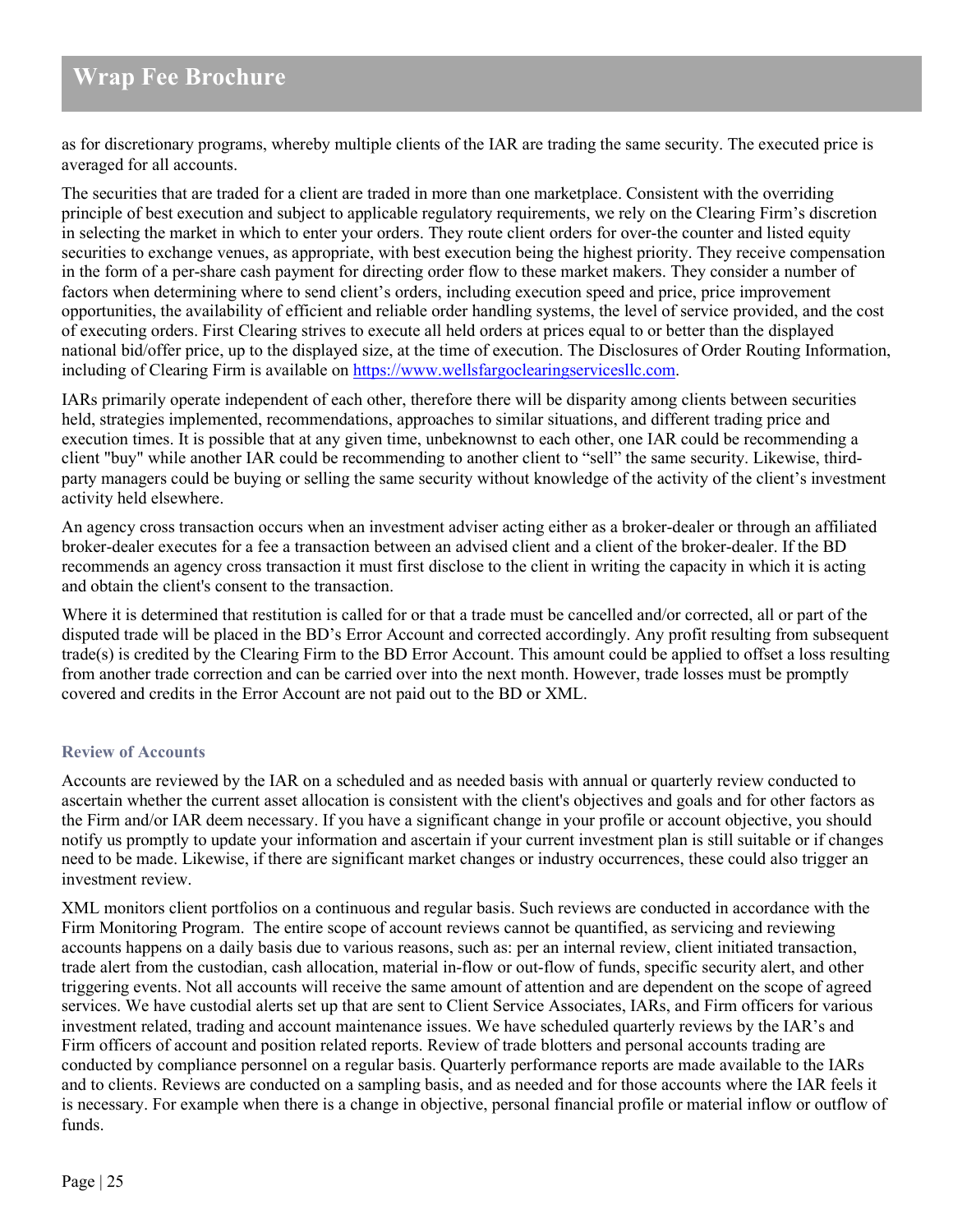### **Mental Capacity Concerns**

Should we reasonably suspect that your mental capacity is diminished or compromised and you may be unable to comprehend investment recommendations or legally authorize transactions, we reserve the right to cease recommendations and comply with the Senior Safe Act, SEC regulations and guidance and respective state and county laws. In such case we will follow industry protocols depending on the circumstances such as referring to an established power of attorney relationship or contact your Trusted Contact regarding our concerns. We encourage you to learn more about the use of a Trusted Contact at [https://www.finra.org/investors/learn-to-invest/brokerage-accounts/establish](https://www.finra.org/investors/learn-to-invest/brokerage-accounts/establish-trusted-contact)[trusted-contact.](https://www.finra.org/investors/learn-to-invest/brokerage-accounts/establish-trusted-contact)

### **Client Obligations & Review of Account Statements**

We are not required to verify all information received from you or from your other professionals and are expressly authorized to rely on the information you provide (this is not referring to Customer Identification Policies). This includes your estimate of values for other financial related accounts (bank accounts, car, property values) and outside investment accounts you would like us to include in consolidated financial planning analysis and reports. Moreover, it remains your responsibility to promptly notify us if there is ever any change in the information you provided to us, such as in the New Account form or Client Profile, or when material changes arise in your financial situation, profile, risk tolerance, or investment objective. These changes should be promptly discussed with the IAR otherwise you could negatively impact our investment advisory services. We don't know what we don't know.

You are encouraged to discuss your needs, goals and objectives with XML. We invite you to at least annually contact us to hold an annual review, if one has not been done so already. Please contact us regarding changes to your financial profile, personal information and circumstances that were previously not communicated to XML. You are also encouraged to review the statements provided by the custodian on a regular basis. Our services require your input and communication. If you are not responsive to our requests to discuss your account(s) for a significant period of time, we reserve the right to terminate our service and will notify you as such per the contact information we have in our records or with the custodian.

XML enables performance reports to be made available to clients or as requested by the client. The Clearing Firm, who is a qualified custodian, provides account statements directly to the account owners not less than quarterly detailing all account transactions, including fees paid to XML. You should carefully and regularly review the statements provided directly by the qualified custodian and compare such official custodial records to reports or information provided directly by XML or viewed via a custodial feed in a third-party software or online portal. Statements from custodians can vary from one to another based on their accounting procedures, reporting dates, or valuation methodologies of certain securities.

# **Custody**

We currently prohibit the holding of client checks and Supervised Persons from serving as trustee for client assets, having check writing authority on behalf of clients, or be in possession of a client's username and password that would enable them to effect account transactions or withdraw funds. These prohibitions do not apply to Supervised Person whom, due to a spousal or family relationship, would serve in such a capacity or unless fully disclosed and approved by the Firm. XML will not have physical custody of any client assets. However, due to certain authorities granted in some of the legacy custodial new account applications with the BD, XML is deemed by the applicable regulatory rules to have custody of the Program assets. We request that checks for deposit into investment accounts be made payable to the custodian. Should we receive checks made payable to the client instead of the custodian, we require the client to either properly make the check payable to the custodian or return the check. Should the check be deposited by XML, that account will be considered a custody account. XML satisfies the applicable regulatory requirements related to custody by, among other things, ensuring that an annual surprise audit is conducted by an independent, PCAOB registered accounting firm.

The Clearing Firm calculates and deducts XML's advisory fees from the account per the Program Agreement. Accountholders must authorize the custodian to pay the XML advisor's fees from their account. It is the accountholder's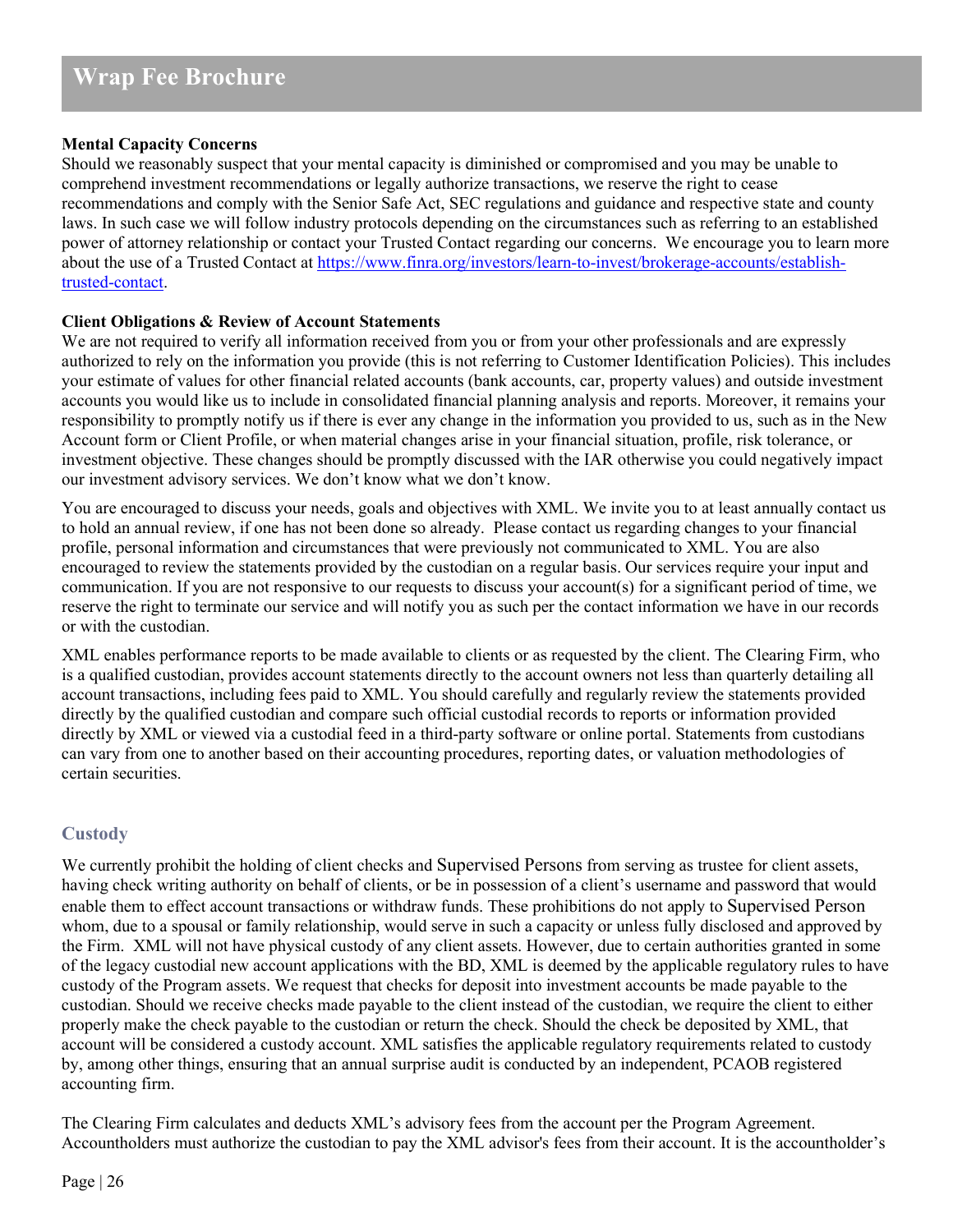responsibility to verify the accuracy of the fees. The custodians have no obligation to review or monitor these fees. It is recommended that the accountholder contact their IAR if they have any questions.

# <span id="page-26-0"></span>**Client Referrals and Other Compensation**

The Firm allows for a Supervised Person, who does not serve as a servicing IAR conducting regular portfolio management services to receive compensation for client referrals. A Supervisor may recommend a bonus to an employee who refers new clients to the Firm based on other factors. This is a one-time bonus and there is no residual compensation paid to the employee. Refer to the IAR's 2B Supplement Item 4 Outside Business and Item 5 Additional Compensation for more information.

We pay a fee to participate in an online adviser matching programs, Smart Asset, which seeks to match prospective advisory clients who have expressed an interest in finding an investment adviser with investment advisory firms. The adviser matching program provides the name and contact information of such persons to the advisory firms as potential leads. For our participation on the program, we pay a flat fee per lead for clients who provide figures of investible assets at certain levels. The fee is payable regardless of whether the prospect becomes our advisory client. We have agreed to pay the adviser matching program a certain percentage of the advisory fees we receive from any program participant who ultimately becomes our client. The participation in this program will not result in a fee increase due to the referral arrangement.

### **Other Compensation and Additional Information**

The following information is related to the revenue share that the affiliated BD is eligible to receive, not XML, from applicable Program assets and your respective account activity and selection of services.

#### **Cash Sweep**

For both Program and brokerage accounts held at the Clearing Firm clients can earn a rate of return on the uninvested cash balances in the account by automatically placing or "sweeping" cash balances into a sweep vehicle until such balances are invested or otherwise needed ("Cash Sweep"). Cash Sweep vehicles currently consist of Money Market Mutual Funds and a Bank Deposit Sweep, which is composed of interest-bearing deposit accounts at four banks affiliated with Wells Fargo & Company ('Bank Sweep"). Eligibility for each available sweep vehicle is determined by the Clearing Firm based on the type of account. The Bank Deposit Sweep is the only available option for non-ERISA, non-discretionary IRAs or non-entity clients who elect the Cash Sweep Program. However, the balances in IRA discretionary advisory and ERISA discretionary advisory accounts will be exclude from the BD's monthly revenue share calculation.

The BD benefits financially from the Cash Sweep. The BD's agreement with the Clearing Firm provides for a monthly revenue share calculated on the average monthly net assets invested in the Bank Sweep or Money Market Sweep, except for ERISA assets, at a rate that increases as client balances increase. The Bank Sweep is significantly more profitable to the BD than any other cash sweep vehicle. However, in a very low interest rate environment and in accordance with the BD's agreement with the Clearing Firm, this revenue share could result in very minimal to no monthly revenue. This creates a conflict to encourage clients to elect the Cash Sweep Program. However, this conflict is mitigated in that the Financial Professionals, with some exceptions, who are recommending investment accounts, investment products and allocations are not compensated directly from revenue the BD receives from Cash Sweep Balances. Financial Professionals who are part of the management company of XML and the BD, are compensated differently than nonmanagement company personnel based on management fee which is derived from Earnings Before Partner Compensation ("EBPC"). For more information related to how the management company is compensated and XML BD's relationship with Focus Financial Partners Inc, refer to the public filings made by Focus on the SEC's EDGAR database such as [Amendment No. 1 to](https://www.sec.gov/Archives/edgar/data/1651052/000104746918004821/a2236026zs-1a.htm) Form S-1.

The Bank Sweep is insured by the FDIC. Refer t[o https://www.fdic.gov/resources/deposit-insurance/understanding](https://www.fdic.gov/resources/deposit-insurance/understanding-deposit-insurance/)[deposit-insurance/](https://www.fdic.gov/resources/deposit-insurance/understanding-deposit-insurance/) to better understand what his coverage means and what it does not cover. Note however that the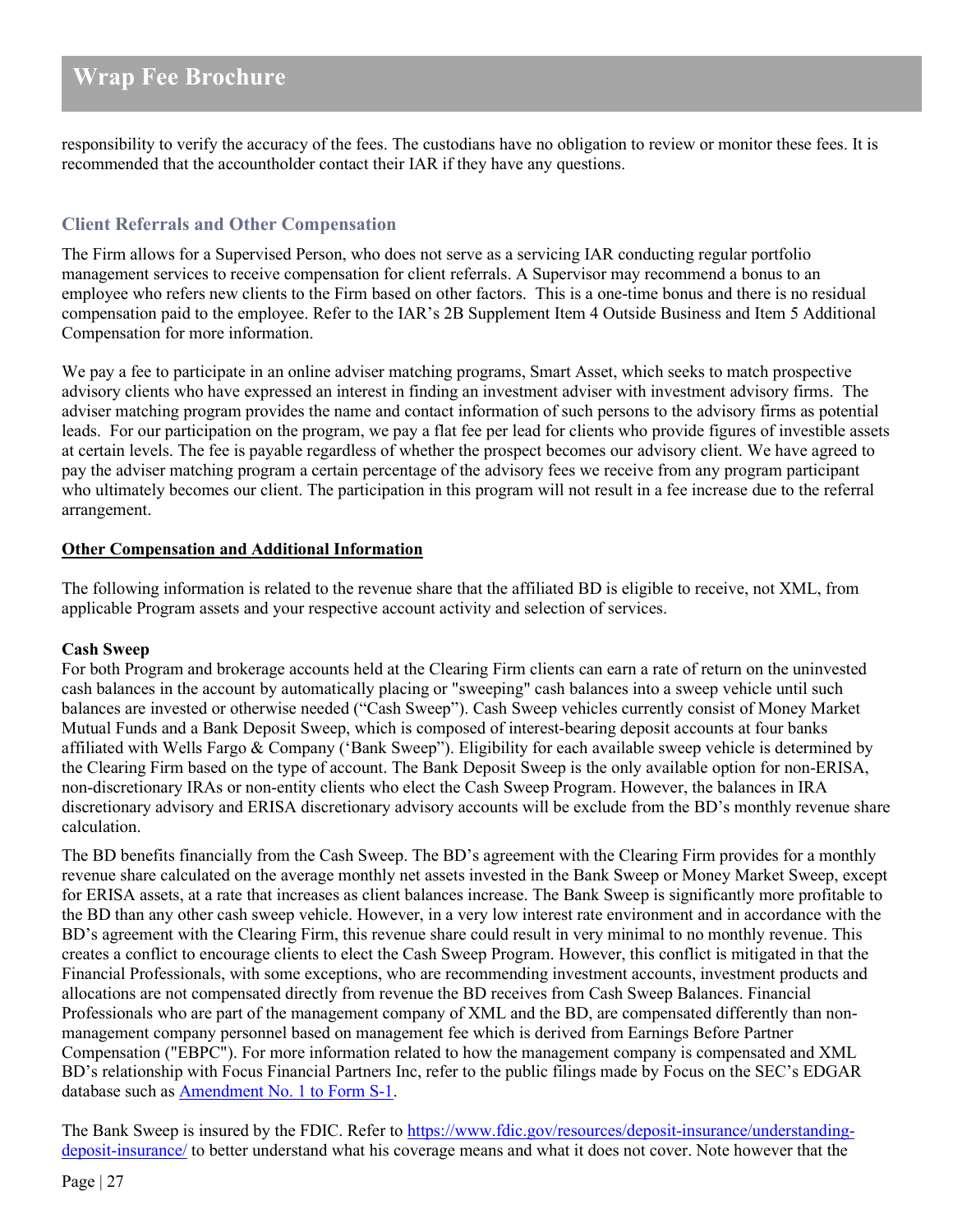interest rate you will receive will likely be lower than on money market funds that you would invest in or that you would receive in an interest account directly with a bank. Important information regarding your options, bank aggregate amounts, FDIC and SIPC coverage and fees are available in the Cash Sweep Program Disclosure Statement provided when you opened your brokerage account and consult with us. Please read over this document carefully. You can elect not to participate in the Cash Sweep Program and/or periodically invest cash balances directly in available money market mutual funds or other products offered as direct investments outside of the Cash Sweep Program by providing instructions to your IAR

## **Margin Balances**

The BD charges interest on margin debit balances in accordance with the margin agreement and Statement of Interest Charges as provided in the brokerage account Client Agreement packet. The BD is eligible to earn the difference between the interest rate charged to you and cost of funds. The BD's agreement with the Clearing Firm increases the profitability of margin lending as client margin debit balances increase. This creates a conflict in that the BD receives this revenue in addition to the compensation for other brokerage products and services and is an available for most Program accounts. However, this is mitigated in that you must determine whether to maintain margin balances and the IAR is not compensated directly regarding this revenue.

### **Clearing Firm Transition & Extension**

In 2020 the BD renegotiated an amendment to the clearing agreement's Pricing Schedule A, that included an extension of the agreement to 2024 and a cash extension award. An amendment to the clearing agreement's Pricing Schedule A was effective as of February 1, 2022, and included revisions to decrease revenue sharing and expense amounts, a cash extension award and extended the agreement through 2027. This award payment is recognized on a monthly basis with the intent to be used to offset infrastructure expenses of the BD. It is not applied as compensation to IARs. The Clearing Firm applies a pro-rated termination Fee Schedule should the BD terminate its clearing agreement before the end of the contract term. These benefits and penalty present a conflict of interest related to XML's and the BD's use of the Clearing Firm platform. However, these funds are a common occurrence in the industry and other custodians offer similar arrangements. A change to another Clearing Firm would likely generate the same award. To change Clearing Firms is a significant undertaking for a firm and its clients. The use of a Clearing Firm is a long-term commitment and integral part of an introducing broker-dealer's business model, and product and service offerings, thus it is not a change to be made lightly. The BD and XML periodically review the Clearing Firm services as described herein. For the IARs who are also broker agents with the BD, use of the Clearing Firm provides advantages for clients in that their financial professional can offer both products and services in a comprehensive and coordinated manner. Clients with both brokerage and advisory accounts at the Clearing Firm are able to enjoy the benefits of working with one custodian, such as consolidated reporting, costs advantages of householding, ease of transferring funds and securities between accounts, and the same contact to service the accounts. Clients have a wide range of access to products, reporting, and services at a single custodian.

#### **Account Charges**

The BD receives revenue from the application of some of the fees listed in the Schedule of Client Fees. This includes the postage fee applied to certain transactions. The revenue share in these fees is minimal and helps off-set other account related servicing costs imposed by the Clearing Firm and paid for by the BD. These costs are often generated based on the client's direction or action, and are generally immaterial. The IAR is not compensated on these fees. These percentages may change as negotiated between the Clearing Firm and the BD. At the Clearing Firm's sole discretion, the schedule of fees can change, be discontinued or a new schedule issued.

#### **Securities Based Lending**

A Priority Credit Line ("PCL") is a type of non-purpose margin loan that can be used for any personal or business need except to purchase, carry, or trade securities or to pay down or pay off a margin account. These are also known as a nonpurpose loan. A non-purpose loan may offer greater borrowing power than traditional margin against stocks, mutual funds, and exchange-traded funds (ETFs). Further, securities not eligible for margin may be eligible collateral for a PCL.

*What should you know before you borrow against securities?*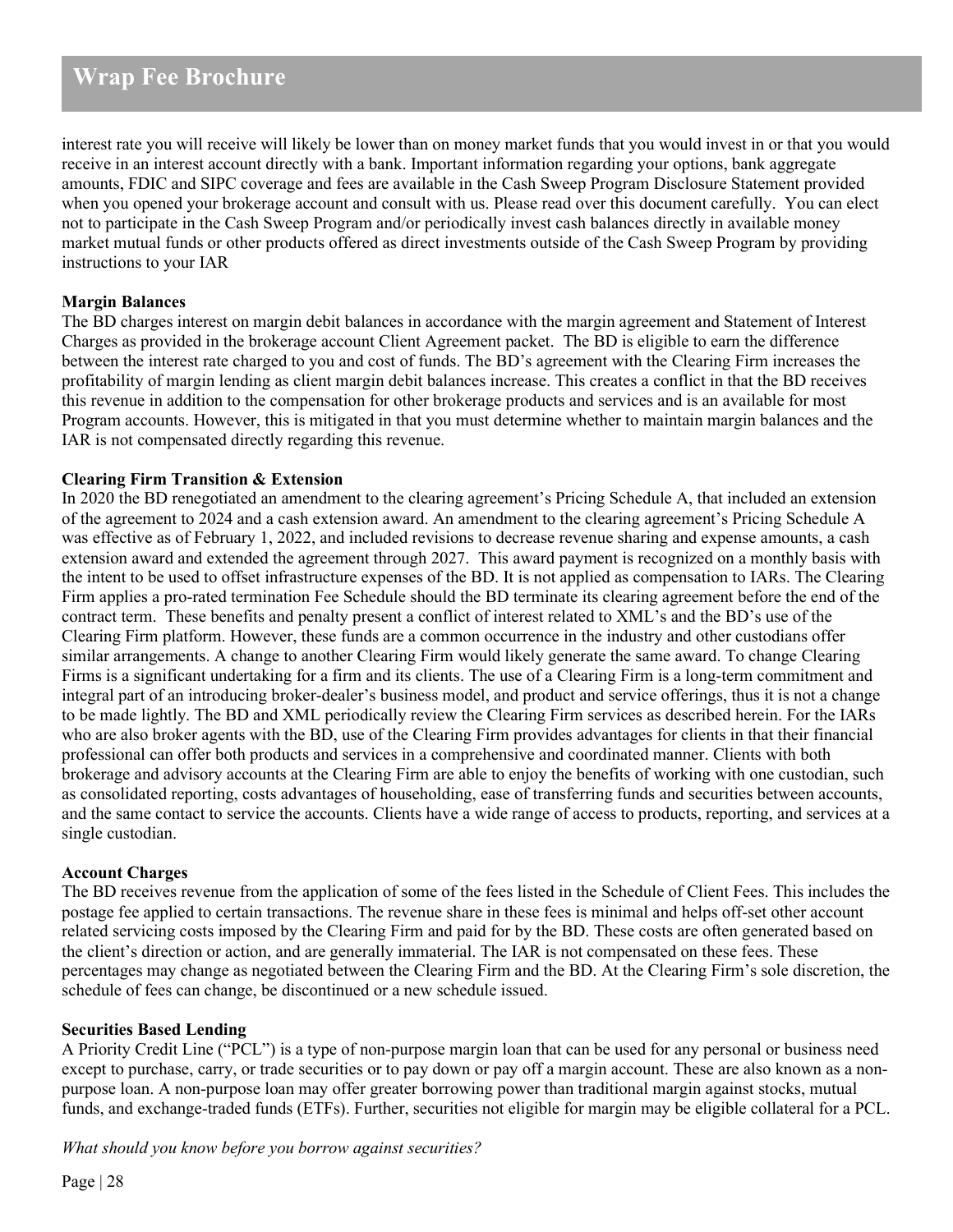Borrowing against securities involves risk and may not be suitable for all investors. You need to understand and carefully consider these risks before opening a PCL. Although a PCL may allow you to meet a borrowing or liquidity need without having to sell your securities, it is possible you can lose more funds than you initially deposited in your account. A decline in the value of securities that are collateralizing your loan may require you to provide additional funds or securities to First Clearing to avoid a forced sale of your securities in your account(s).

Utilization of a PCL through XML BD at the Clearing Firm is at your discretion and is available to you as an option to your brokerage account. In the capacity as such, a broker-agent can facilitate the implementation of a PCL.

### **Securities Based Lending/ Priority Credit Line (PCL**

The Priority Credit Line (PCL) is a line of credit backed by the value of eligible securities in a designated account. This product is designed to help you meet personal or business cash-flow needs. There are many terms and conditions, including important restrictions regarding the purposes the funds can be used for. They cannot be used for securities related activity. A PCL application will be reviewed and either approved or denied by XML BD. We and/or First Clearing reserve the right to reject a PCL application for any reason. In the capacity as a broker agent, your Financial Professional can recommend and facilitate the implementation of a PCL. For PCLs opened through XML BD at First Clearing, the PCL default rate is the rate calculated per the Statement of Interest Charges located in the brokerage account agreement documents. However, XML BD offers a firm adjusted rate for new PCL's through XML BD. The firm Adjusted Rate must be manually activated and approved by us in order for it to take effect. This Adjusted PCL rate is at the discretion of XML BD and is a percentage above our cost of funds, which can change without our control. XML BD and your Financial Professional will receive a portion of the interest applied over our cost of funds as compensation in the form of revenue share. This creates a conflict for recommending a PCL or not recommending a PCL depending on the anticipated account activity in the designated account collateralized against the PCL loan or for you to borrow at greater amounts. Thus, XML BD has elected to implement an Adjusted PCL rate to minimize the conflict related to compensation for XML BD and Financial Professionals. Please read through the materials provided related to the PCL and discuss the PCL restrictions, use of funds and interest rate with your Financial Professional. Once a PCL is active you can refer to the custodial statements to view the interest rate and charges under the section titled "State of Interest Charged".

Accounts transferring to XML BD with an established securitized loan interest rate lower than the firm Adjusted rate may or may not be granted an interest rate exception.

## **Priority Credit Line Disclosures IT IS IMPORTANT THAT YOU READ AND UNDERSTAND THIS INFORMATION PRIOR TO OPENING YOUR PRIORITY CREDIT LINE ACCOUNT**

The securities, which you pledged to secure your Priority Credit Line, are the collateral for the loan to you. If the pledged securities decline in value, so does the value of the collateral supporting your loan, and, as a result, XML BD and/or the Clearing Firm (in this section "we") can take action, such as issue a maintenance call and/or sell securities or other assets in any of your accounts, in order to maintain the required equity in your account. It is important that you fully understand the risks involved in pledging securities for a loan. These risks include the following:

• **You can lose more funds than you deposit in your pledged account(s).** A decline in the value of securities that are pledged for the Priority Credit Line may require you to provide additional funds to Wells Fargo Clearing Services, LLC ("First Clearing"\*), which has made the loan, to avoid the forced sale of those securities or other assets in your account(s).

• **We can force the sale of securities or other assets in your pledged account(s).** If the equity in your account(s) falls below the maintenance requirements or our higher "house" requirements, we can sell the securities or other assets in any of your accounts held with us to cover the maintenance deficiency. You also will be responsible for any shortfall in the account after such sale.

• **We can sell your securities or other assets without contacting you.** Some investors mistakenly believe that firms such as ours must contact them for a maintenance call to be valid, and that the firm cannot liquidate securities or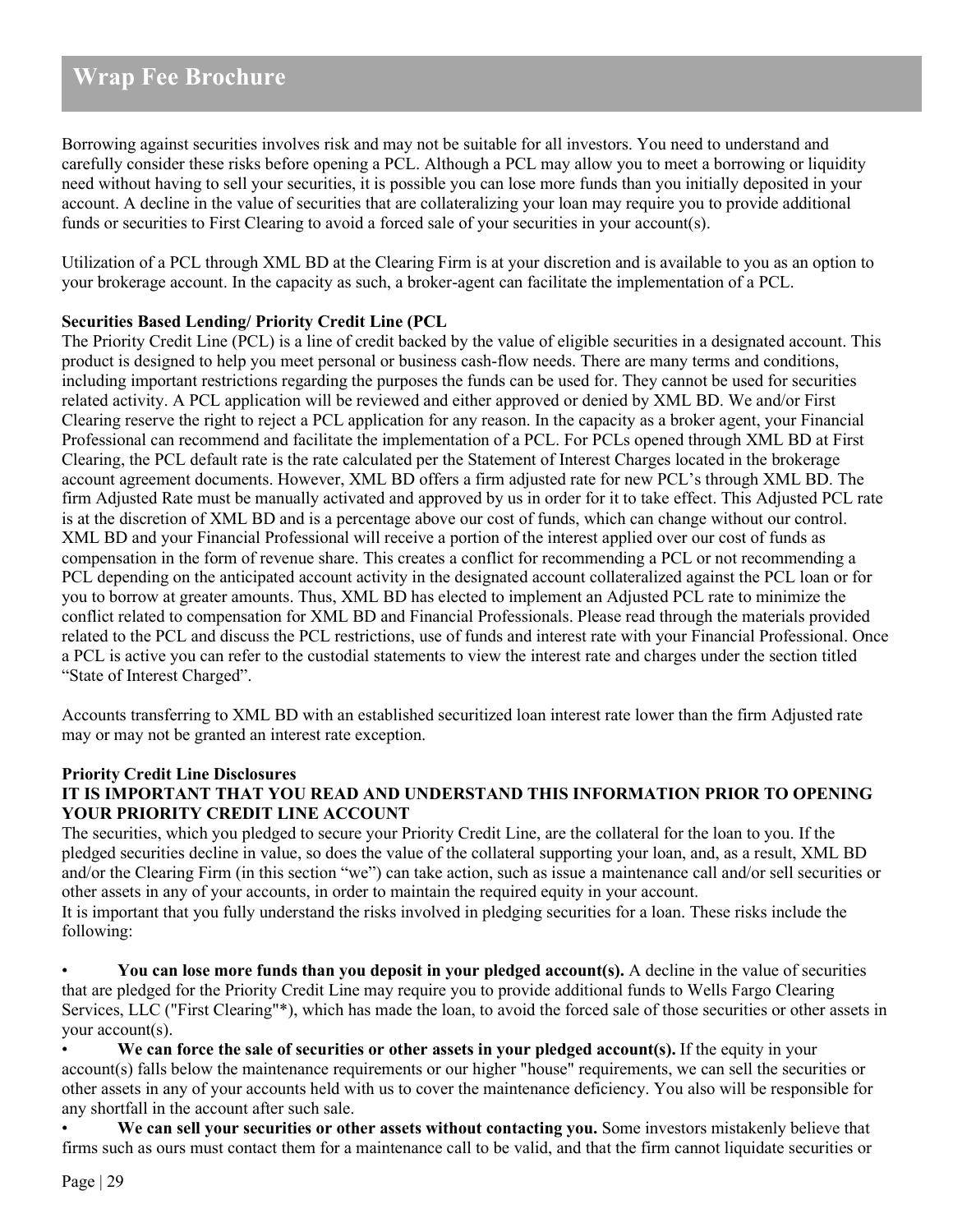other assets in their accounts to meet the call unless the firm has contacted them first. This is not the case. While we will try to notify you of maintenance calls, we are not required to do so. However, even if we have notified you and provided a specific date by which you can meet a maintenance call, we can still take necessary steps to protect our financial interests, including immediately selling the securities without notice to you.

• **You are not entitled to choose which securities or other assets in your account(s) are liquidated or sold to meet a maintenance call.** It is vital for you to understand that because the securities are collateral for the Priority Credit Line, we have the right to decide which security to sell in order to protect our interests. Because our interests may not be aligned with yours, you should understand that we may sell securities or assets, which you may desire to keep. If there are securities or assets, which you desire to own during the term of your Priority Credit Line, you should not pledge them as collateral for the loan.

• **We can increase our "house" maintenance requirements at any time and are not required to provide you with advance written notice.** These changes in firm policy often take effect immediately and may result in the issuance of a maintenance call. Your failure to satisfy the call may cause us to liquidate or sell securities in your account(s).

• **You are not entitled to an extension of time on a maintenance call.** While an extension of time to meet maintenance requirements may be available to customers under certain circumstances, a customer does not have a right to the extension.

**Advances made on your Priority Credit Line may be made for any purpose other than purchasing, carrying or trading in securities, or reducing or retiring indebtedness incurred to purchase, carry or trade in securities.**

### **Additional Considerations Associated with Pledging Advisory Accounts**

In addition to the risks mentioned above, with respect to investment advisory account(s) that are pledged or otherwise used as collateral in connection with the Priority Credit Line, the exercise of our rights and powers over the assets in your advisory account(s), including the disposition and sale of any and all assets pledged as collateral may be contrary to your interests and the investment objective of your advisory account(s). Any recommendation to participate in the Priority Credit Line, as well as the related compensation that we, the Clearing firm or their affiliate may receive, could create conflicts of interest between you and us or, if applicable, the Clearing firm or their affiliate. For example, such recommendation to participate in the Priority Credit Line could result in a situation in which the Clearing Firm is required to liquidate securities your IAR or money manager would otherwise not sell, and which may not otherwise be in your best interests to sell, to satisfy a maintenance call. We or a third-party money manager will seek to manage your advisory account(s) as agreed under your advisory program agreement(s), provided that, if a maintenance call takes place, we or your money manager may not be able to manage your advisory account(s) consistent with our or the money manager's overall strategy. Any action taken by us, or an affiliate, against the assets in your advisory account(s) pursuant to your Priority Credit Line Agreement will not constitute a breach of our fiduciary duties as an investment advisor to you under your advisory program agreement(s). In addition, the costs associated with the Priority Credit Line, including the costs associated with a maintenance call, are not included in your advisory program fees and may result in additional compensation to us, our affiliate, and the IAR. See your advisory program disclosure document(s) for additional information on the conflicts of interests and risks associated with pledging your advisory account(s).**It is important you read and understand the PCL Disclosure document. This also contains Additional Considerations Associates with Pledging Advisory Accounts.**

#### **Recruiting Cost Support Concession**

During the term of an agreement between the BD and the Clearing Firm, the BD may be eligible for a Recruiting Cost Support Concession payment for a qualifying financial advisor who transfers client assets to the Clearing Firm as measured by such agreement. This creates a conflict for XML and the BD as there is an incentive to bring financial professionals and their client's assets to the firm and recommend they utilize the Clearing Firm. We feel this is mitigated in that our firm is structured around supporting the operations at the Clearing Firm. This is a large factor of our business model. There is an inherent economy of scale and it is a general practice for an introducing broker-dealer to have only one clearing firm. We are structure to maintain only one clearing firm. The more custodians a firm uses, the more significate a burden on the internal operations, supervision, monitoring and the day-to-day handling of accounts.